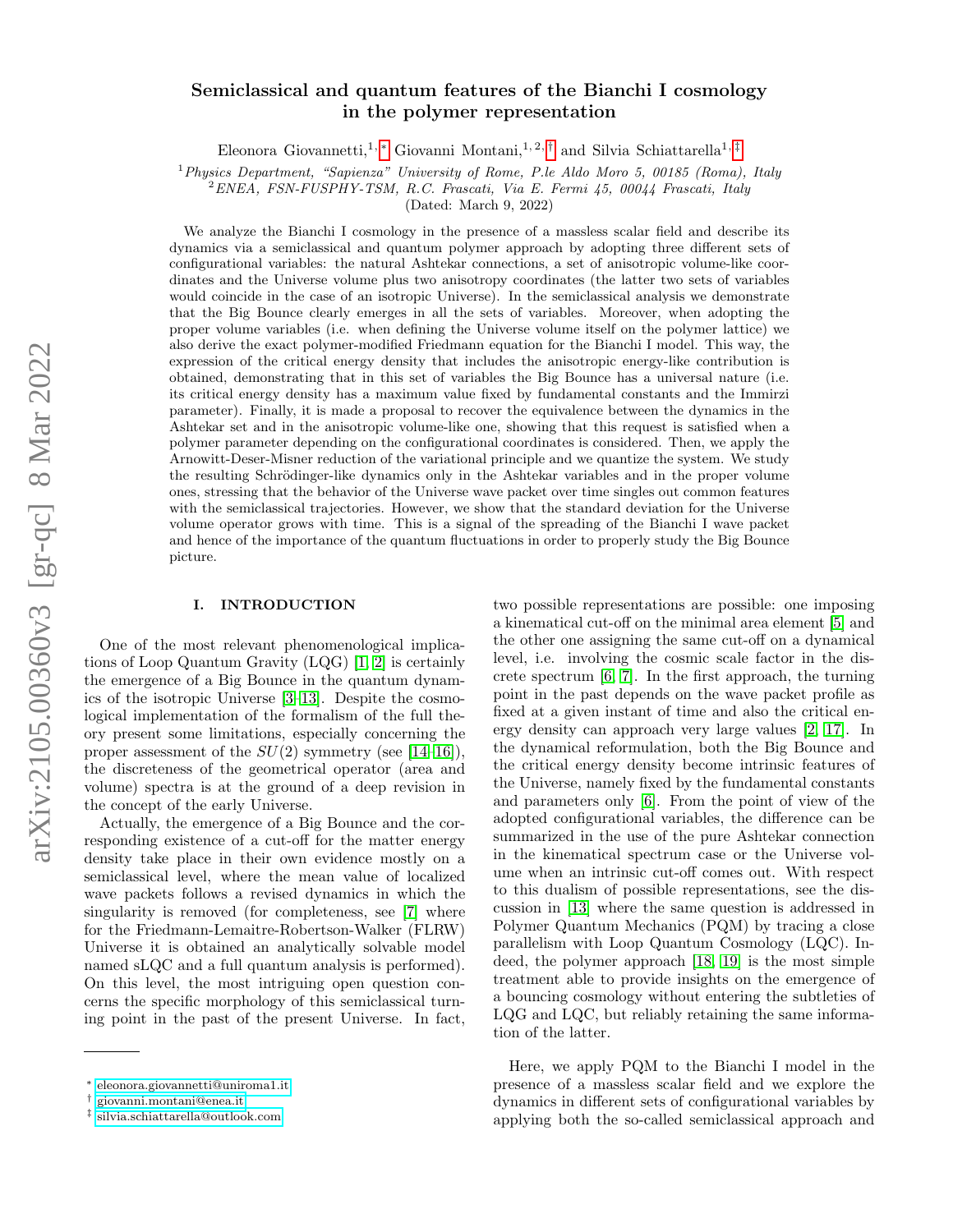the purely quantum one [\[19\]](#page-14-11). We compare the use of the natural Ashtekar connections to the implementation of two different sets of volume-like variables (here dubbed the anisotropic volume-like coordinates as well as the Universe volume plus two anisotropies), following the LQC formulation in [\[20,](#page-14-12) [21\]](#page-14-13). On a semiclassical level we show that, when PQM is applied to the anisotropic Universe dynamics, the Big Bounce as an intrinsic feature is reached only in the pure volume formulation, whereas both in the anisotropic volume-like coordinates and in the Ashtekar connections the resulting bouncing cosmology depends on the initial conditions on the system. This result suggests that it is strictly the use of the Universe volume coordinate that ensures an intrinsic cut-off, whereas the geometrical dimensions of the variables described as discrete on the polymer lattice is only linked to the determination of whether or not the Big Bounce exists (see [\[22\]](#page-14-14) where it is shown that the Bianchi I and IX models in the Misner variables are still singular in the polymer formulation). This analysis is supported by the derivation of the polymer-modified Friedmann-like equation in the pure volume formulation, from which we can analyze the expression of the total energy density at the Bounce, including the anisotropic contribution to the standard matter energy density term. Moreover, we investigate the dynamical equivalence of the three different formulations in the semiclassical polymer approach, by generalizing the analysis performed in [\[13\]](#page-14-3). However, from our study comes out that only the dynamics in the Ashtekar variables and that in the anisotropic volume-like ones can be mapped, by considering the polymer parameter depending on the configurational coordinates (rather than constant) when performing the canonical change of variables.

Regarding the proper application of PQM, we analyze the evolution of the Bianchi I cosmology only limiting our attention to the choice of the Ashtekar variables (i.e. the privileged set in LQG) and the proper volume ones (i.e. the Universe volume plus two anisotropies). We choose the matter scalar field as a clock before quantizing by means of an Arnowitt-Deser-Misner (ADM) reduction of the variational principle [\[23\]](#page-14-15). Actually, the use of this Schrödinger-like approach is justified by the need to avoid all the issues regarding the well-definition of a conserved probability density constructed using the Wheeler-DeWitt equation (in this respect, see [\[24,](#page-14-16) [25\]](#page-14-17)). In the Ashtekar variables the evolution of a localized quantum wave packet is studied by following the peaks of the probability density (i.e. the square modulus) and allows to show that there is a good coincidence between the semiclassical trajectories and the behavior of the Universe wave packet. Therefore, we can infer that the results obtained in the semiclassical sector in terms of the Ashtekar variables remain valid in the full quantum picture. In other words, the feature of a non-universal Big Bounce depending on the initial conditions on the wave packets seems to be well-grounded on a quantum level too. Then, in the pure volume representation the quantum mean value of the volume operator is studied, showing a good consistency with the volume semiclassical trajectory. Since the Bianchi I wave packet outlines a clear spreading over time, we also compute the standard deviation of the volume operator, highlighting its non-linear behavior over time. This result points out the need of going beyond the pure semiclassical description of the Big Bounce, in view of its intrinsic quantum nature [\[26\]](#page-14-18). Nonetheless, this numerical study allows us to claim the existence of the quasi-classical limit, since the relative error does not exceed the unity for a significant time interval.

The paper is structured as follows. In Sec. [II](#page-1-0) the theory of PQM is introduced, in order to clarify the formalism at the ground of the following cosmological analysis. In Sec. [III](#page-2-0) the main results obtained by describing the FLRW model in the polymer picture are presented, providing the analyses in the Ashtekar variables and in the volume ones into two subsections. In Sec. [IV](#page-4-0) the Hamiltonian formulation of the Bianchi I model in the Ashtekar variables is described, in order to introduce the original part of the paper developed in Secc. [V-](#page-5-0)[VIII.](#page-9-0) In particular, in Secc. [V](#page-5-0) and [VI](#page-5-1) it is solved the semiclassical polymer dynamics of the Bianchi I model in the Ashtekar variables and in the two sets of volume-like variables respectively, whereas in Sec. [VII](#page-8-0) a proposal about the possibility to recover the equivalence between the dynamics in the three sets of variables is investigated. Furthermore, in the Ashtekar set and in the proper volume one a full quantum treatment is introduced in Sec. [VIII](#page-9-0) us-ing a Scrödinger-like formalism. Finally, in Sec. [IX](#page-13-0) some concluding remarks are commented.

### <span id="page-1-0"></span>II. POLYMER QUANTUM MECHANICS

As a first step, we introduce the polymer quantization of a system, which is a non-equivalent representation of the quantum mechanics with respect to the standard Schrödinger one (see  $[19]$ ). This formulation is based on the assumption that one or more variables of the phase space are discretized. Hence, in this approach it is not possible to define  $\hat{q}$  and  $\hat{p}$  as operators at the same time. However, the power of this alternative quantum approach is the possibility to describe cut-off physics effects through a simple formalism and this is particularly useful in the cosmological setting, where the generalized coordinates are identified with the cosmic scale factors.

First of all, we introduce a set of abstract kets  $|\mu\rangle$  with  $\mu \in \mathbb{R}$  and fix the inner product as

$$
\langle \mu | \nu \rangle = \delta_{\mu\nu} , \qquad (1)
$$

being  $\delta_{\mu\nu}$  a Kronecker delta. This procedure defines the non-separable Hilbert space  $H_{poly}$  where we can define two fundamental operators: the *label* operator  $\hat{\epsilon}$ , whose action on the kets is given by  $\hat{\epsilon} | \mu \rangle = \mu | \mu \rangle$ , and the *shift* operator  $\hat{s}(\lambda)$  ( $\lambda \in \mathbb{R}$ ), where  $\hat{s}(\lambda) = |\mu + \lambda\rangle$ . The action of  $\hat{s}(\lambda)$  is discontinuous since the kets are orthonormal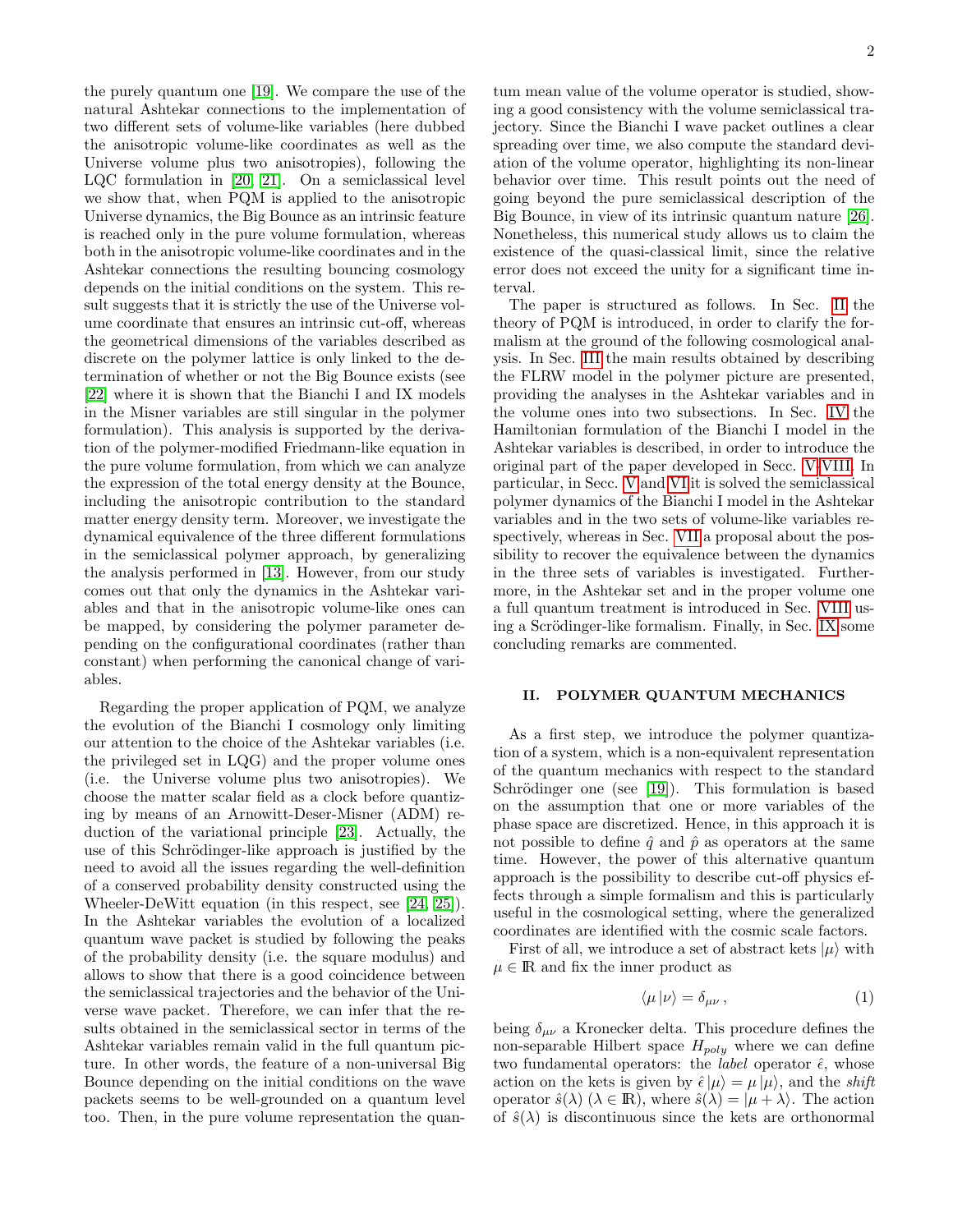∀λ. Therefore, no Hermitian operator could generate it by exponentiation.

Now, we suppose that the configurational coordinate q has a discrete character, i.e. the position is defined on a lattice having a given spacing. The projection of the states in the *p*-polarization is  $(\hbar = 1)$ 

$$
\psi_{\mu}(p) = \langle p|\mu \rangle = e^{ip\mu}.
$$
 (2)

By applying the shift operator on these states as

$$
\hat{s}(\lambda)\psi_{\mu}(p) = e^{i\lambda p}e^{i\mu p} = \psi_{(\mu+\lambda)}(p) , \qquad (3)
$$

we can conclude that the operator  $\hat{p}$  cannot be defined in a rigorous fashion, whereas the action of  $\hat{q}$  reads as

$$
\hat{q}\psi_{\mu}(p) = -i\partial_{p}e^{i\mu p} = \mu\psi_{\mu}(p) , \qquad (4)
$$

representing exactly that one of the label operator  $\hat{\epsilon}$ .

On a dynamical level we have to face the problem of defining an approximated version of the  $\hat{p}$  operator, since the Hamiltonian  $\mathcal H$  is a function of both  $(q, p)$  as

$$
\mathcal{H}(q,p) = \frac{p^2}{2m} + V(q),\tag{5}
$$

where we have considered the case of a non-relativistic particle of mass m in a potential  $V(q)$ . In order to overcome this problem, we introduce a regular graph

$$
\gamma_{\mu_0} = \{ q \in \mathbb{R} \, | \, q = n\mu_0, \forall n \in \mathbb{Z} \},\tag{6}
$$

i.e. a numerable set of equidistant points whose spacing is given by the scale  $\mu_0$ . In this way, we can restrict the action of the shift operator  $e^{i\lambda p}$  by imposing  $\lambda = n\mu_0$  in order to remain in the lattice. Then, we can use it to approximate any function of  $p$  since

<span id="page-2-4"></span>
$$
p \approx \frac{1}{\mu_0} \sin (\mu_0 p) = \frac{1}{2i\mu_0} \left( e^{i\mu_0 p} - e^{-i\mu_0 p} \right) . \tag{7}
$$

We notice that this approximation is good for  $\mu_0 p \ll 1$ . Under this hypothesis one derives

$$
\hat{p}_{\mu_0} |\mu_n\rangle = -\frac{i}{2\mu_0} (|\mu_{n+1}\rangle - |\mu_{n-1}\rangle). \tag{8}
$$

Thus, it is possible to define a regularized operator  $\hat{p}_{\mu_0}$ that depends on the scale  $\mu_0$  and a modified version of the Hamiltonian as

$$
\hat{\mathcal{H}}_{\mu_0} := \frac{\hat{p}_{\mu_0}^2}{2m} + V(\hat{q}).
$$
\n(9)

In what follows we will apply this same picture to configurational variables describing the Bianchi I cosmology. Each independent variable will be associated to the representation traced above for the polymer framework.

# <span id="page-2-0"></span>III. THE ISOTROPIC UNIVERSE

In this section we provide a brief analysis of the homogeneous and isotropic Universe as described by the FLRW model. The ADM line element of the FLRW Universe is given by

<span id="page-2-1"></span>
$$
ds^{2} = -N(t)^{2}dt^{2} + a^{2}(t)\left(\frac{dr^{2}}{1 - Kr^{2}} + r^{2}d\theta^{2} + r^{2}sin^{2}\theta d\phi^{2}\right),
$$
\n(10)

where  $N(t)$  is the lapse function,  $a(t)$  the cosmic scale factor and  $K = 0, \pm 1$  the signature of the spatial curvature. The factor  $a(t)$  is the only degree of freedom available to define the dynamical properties of the Universe. Substituting the metric [\(10\)](#page-2-1) in the Einstein-Hilbert action we obtain

<span id="page-2-2"></span>
$$
S_{\rm RW} = \int_{t_1}^{t_2} dt \left( p_a \dot{a} - N \mathcal{H}_{\rm RW} \right)
$$
  
= 
$$
\int_{t_1}^{t_2} dt \left[ p_a \dot{a} - N \left( -\frac{\kappa}{24\pi^2} \frac{p_a^2}{a} - \frac{6\pi^2 K}{\kappa} a + 2\pi^2 \rho a^3 \right) \right],
$$
  
(11)

where  $\rho = \rho(a)$  is the matter energy density and  $\kappa = 8\pi G$ is the Einstein constant (we have set the speed of light equal to one).

To achieve a complete canonical description of the dynamics for the isotropic Universe, we consider the variations of the action above with respect to the lapse function N and the conjugate variables  $(a, p_a)$ . In particular, the variation of  $(11)$  with respect to N provides the Hamiltonian constraint for the FLRW model

<span id="page-2-3"></span>
$$
\mathcal{H}_{RW} = \frac{p_a^2}{a^4} + \frac{144\pi^4}{\kappa^2 a^2} K - \frac{48\pi^4}{\kappa} \rho = 0, \qquad (12)
$$

which coincides with the Friedmann equation

$$
H^2 = \left(\frac{\dot{a}}{a}\right)^2 = \frac{\kappa \rho}{3} - \frac{K}{a^2}.
$$
 (13)

Finally, we notice that the dynamics of the isotropic Universe in the Hamiltonian formulation resembles that one of a one-dimensional pinpoint particle, with generalized coordinate a and momentum  $p_a$ .

### A. Semiclassical polymer dynamics of the FLRW model

In order to elucidate the different features characterizing the bouncing dynamics when adopting different sets of variables in the polymer framework, we start by analyzing the semiclassical behavior of the isotropic Universe using the standard Ashtekar connection or the Universe volume. This material will provide a clear trace for the subsequent analysis on the Bianchi I cosmology.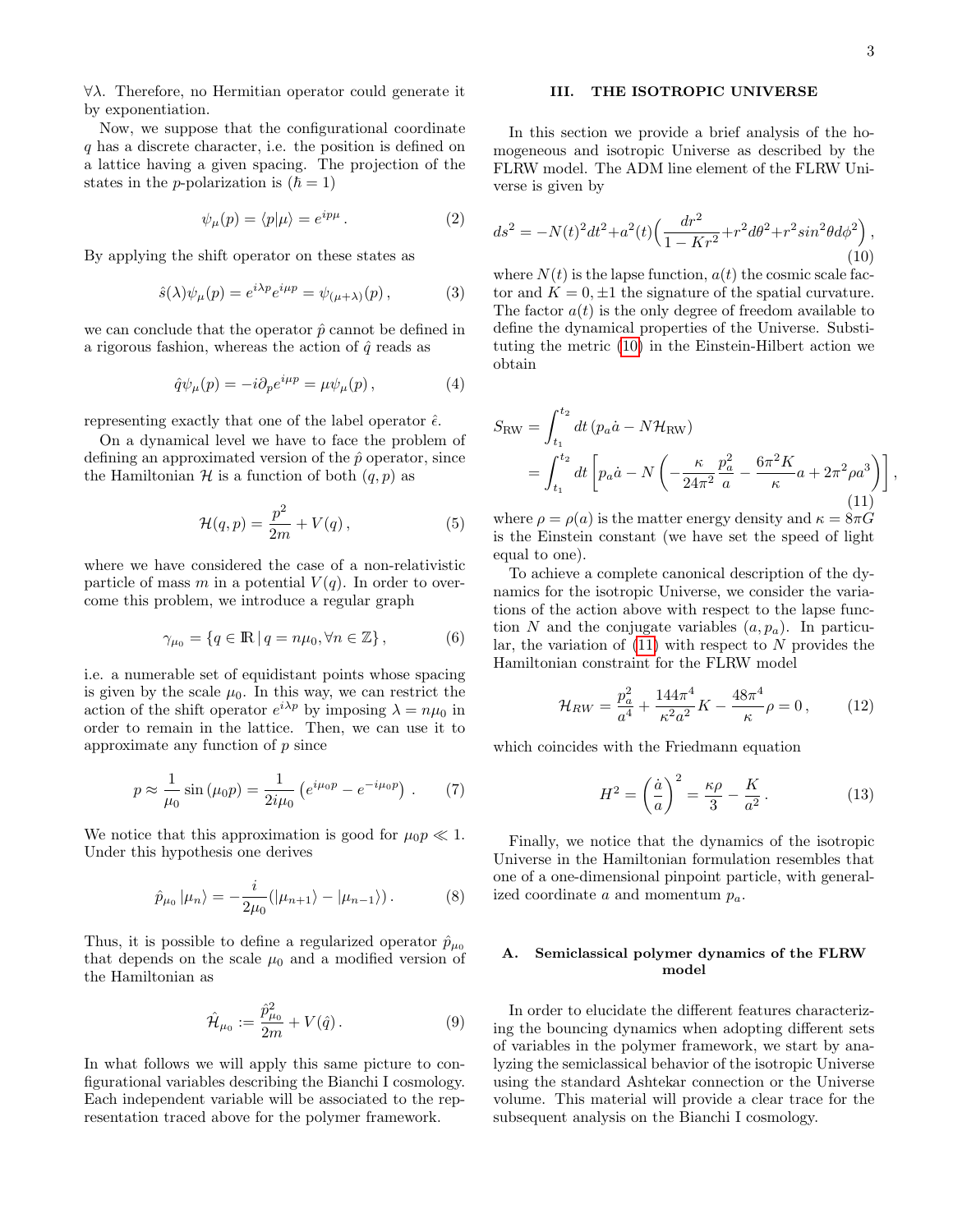### 1. Analysis in the Ashtekar variables

Firstly, we focus on the implementation of the polymer scheme to the FLRW space time for the flat Universe  $(K = 0)$  in the Ashtekar variables (see [\[13\]](#page-14-3)). In the semiclassical approach the canonical variables are restated according to the polymer formulation and the Hamiltonian dynamics is retained, providing a significant insight about the behavior of the mean values characterizing PQM and, actually, also LQC [\[18\]](#page-14-10).

We choose the couple  $(c, p)$  as the conjugate variables of the phase space, which can be expressed as functions of the scale factor as

$$
|p| = a^2, \qquad c = \gamma \dot{a}.
$$
 (14)

The scalar constraint [\(12\)](#page-2-3) in these variables reduces to

<span id="page-3-3"></span>
$$
\mathcal{H} = -\frac{3}{\kappa \gamma^2} c^2 \sqrt{|p|} + \frac{p_\phi^2}{2|p|^{\frac{3}{2}}} = 0, \qquad (15)
$$

when a massless scalar field is included in the dynamics. Now, in order to implement the polymer paradigm we apply the substitution (see [\(7\)](#page-2-4))

$$
c \to \frac{1}{\mu} \sin(\mu c) \,,\tag{16}
$$

where the term  $\mu$  represents the characteristic spacing of the polymer lattice on which the variable  $p$  it is defined, i.e. the configurational variable that has the dimensions of an area. So, it is possible to express the Hamiltonian for the FLRW model in the polymer approach as

<span id="page-3-2"></span>
$$
\mathcal{H}_{poly} = -\frac{3}{\kappa \gamma^2} \sqrt{p} \frac{\sin^2(\mu c)}{\mu^2} + \frac{p_\phi^2}{2|p|^{\frac{3}{2}}} = 0 \qquad (17)
$$

and to write the Hamilton equations of motion for the system:

<span id="page-3-1"></span>
$$
\begin{cases}\n\dot{p} = \frac{Nk\gamma}{3} \frac{\partial \mathcal{H}_{poly}}{\partial c} = -\frac{2N}{\gamma \mu} \sqrt{p} \sin(\mu c) \cos(\mu c) \\
\dot{c} = -\frac{Nk\gamma}{3} \frac{\partial \mathcal{H}_{poly}}{\partial p} = \frac{N\kappa \gamma}{2\sqrt{p}} \left(\frac{\sin^2(\mu c)}{\kappa \gamma^2 \mu^2} + \frac{p_\phi^2}{|p|^{\frac{3}{2}}}\right)\n\end{cases}
$$
\n(18)

recalling that the commutation relations for the configurational variables are

$$
\{c, p\} = \frac{\kappa \gamma}{3},\tag{19}
$$

where  $\gamma$  is the Immirzi parameter. Here, we fix the time gauge imposing  $\dot{\phi} := N \frac{\partial H_{poly}}{\partial n}$  $\frac{H_{poly}}{\partial p_{\phi}} \, = \, 1 \, \Rightarrow \, N \, = \, \frac{|p|^{\frac{3}{2}}}{2 p_{\phi}} \, , \, \text{that}$ corresponds to the choice of  $\phi$  as a relational time. We notice that with the dotted variables we denote their respective t derivative.

As we can see from Fig. [1,](#page-3-0) the polymer trajectory of the FLRW volume  $V = |p|^{\frac{3}{2}}$  follows the classical one (characterized by the presence of a singularity also in the



<span id="page-3-0"></span>FIG. 1. The polymer trajectory  $p(\phi)$  (continuous line) shows that a Big Bounce regularizes the singular behavior of the classical trajectories (dotted lines) at a Planckian scale for the flat FLRW model.

Ashtekar variables) until the Universe reaches a quantum era. Here, the effects of quantum geometry due to the polymer lattice become dominant and the classical Big Bang is replaced by a quantum Big Bounce.

Using the equations [\(18\)](#page-3-1) and the scalar constraint [\(17\)](#page-3-2) we can write the analytic expression of the Friedmann equation as

$$
H^2 = \left(\frac{\dot{p}}{2p}\right)^2 = \frac{\kappa}{3}\rho \left(1 - \frac{\rho}{\rho_{crit}}\right),\tag{20}
$$

where the critical energy density of the Universe (i.e. the maximum energy density which is taken at the Bounce) corresponds to

$$
\rho_{crit} = \frac{3}{\mu^2 |p|} = \left(\frac{3}{\kappa \gamma^2 \mu^2}\right)^{\frac{3}{2}} \frac{1}{p_{\phi}}.
$$
 (21)

In this representation,  $\rho_{crit}$  tends to 0 when  $p_{\phi}$  increases, whereas the Big Bounce approaches the Big Bang singularity when  $p_{\phi} \ll 1$ . This result resembles that one obtained in the LQC theory in its original formulation [\[5\]](#page-14-7).

### <span id="page-3-4"></span>2. Analysis in the volume variable

Let us now change the variables we adopted above by introducing a new canonical set in which the generalized coordinate corresponds to the Universe volume (see [\[13\]](#page-14-3)), i.e.:

$$
v = |p|^{\frac{3}{2}} = \dot{a}, \qquad \eta = \frac{2c}{3\sqrt{|p|}} \sim \frac{\dot{a}}{|a|}. \tag{22}
$$

Due to the canonicity of the transformation, the introduction of these variables conserves the algebra of the Poisson brackets. In the new set the semiclassical polymer Hamiltonian constraint rewrites as

$$
\mathcal{H}_{poly} = -\frac{27}{4\kappa\gamma^2\mu^2}v\sin^2(\mu\eta) + \frac{p_\phi^2}{2v} = 0\,,\qquad(23)
$$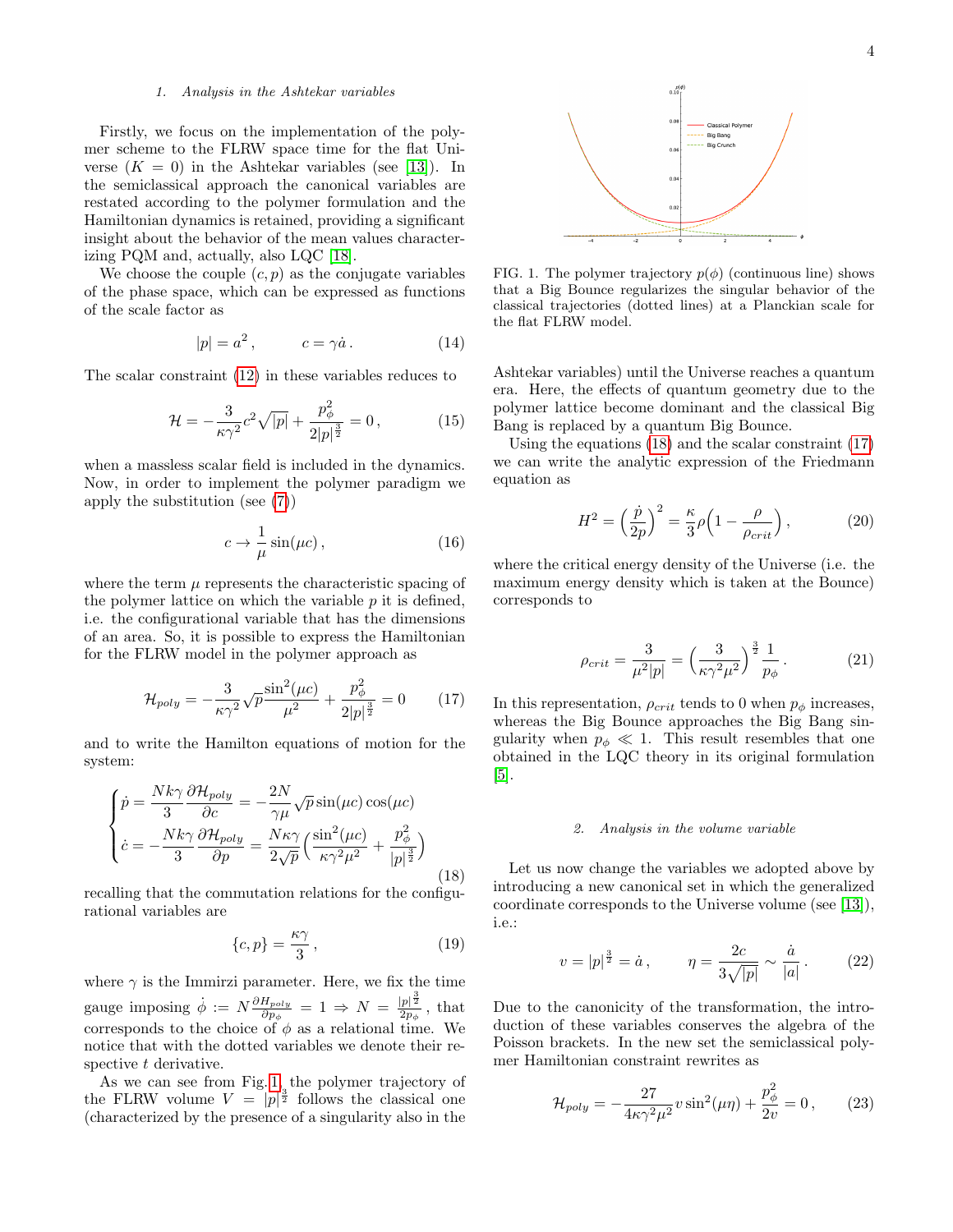where the polymer substitution has been implemented on the momentum conjugate to the Universe volume  $v$  that is chosen as the discrete variable. In correspondence to this restated problem, the Hamilton equations take the form

$$
\begin{cases}\n\dot{v} = \frac{Nk\gamma}{3} \frac{\partial \mathcal{H}_{poly}}{\partial \eta} = -\frac{18N}{4\gamma\mu} v \sin(\mu\eta) \cos(\mu\eta) \\
\dot{\eta} = -\frac{Nk\gamma}{3} \frac{\partial \mathcal{H}_{poly}}{\partial v} = \frac{N\kappa\gamma}{3} \left(\frac{27 \sin^2(\mu\eta)}{4\kappa\gamma^2\mu^2} + \frac{p_\phi^2}{2v^2}\right)\n\end{cases}
$$
\n(24)

and can be easily solved after fixing again the time gauge  $\phi = 1$ , in order to provide the behavior of the Universe volume.



<span id="page-4-1"></span>FIG. 2. The polymer trajectory of the Universe volume  $v$  for the FLRW model clearly shows a minimum in correspondence of the Big Bounce.

As depicted in Fig. [2](#page-4-1) we see that the Universe has again a bouncing point in correspondence to the minimum of its volume.

To elucidate the nature of the Big Bounce, we restate the associated Friedmann equation as

$$
H^2 = \left(\frac{\dot{v}}{3v}\right)^2 = \frac{\kappa}{3}\rho \left(1 - \frac{\rho}{\rho_{crit}}\right),\tag{25}
$$

where the critical energy density is explicitly expressed by

$$
\rho_{crit} = \frac{27}{4\kappa\gamma^2\mu^2} \,. \tag{26}
$$

This result shows that the energy density at which the Bounce occurs does not depend on the value assumed by the constant of motion  $p_{\phi}$  in this representation, in contrast with the scenario obtained in the previous subsection. This analysis establishes a clear correspondence between the LQC  $\bar{\mu}$ -scheme [\[6\]](#page-14-8) and the polymer approach when the volume variable is adopted.

### <span id="page-4-0"></span>IV. HAMILTONIAN FORMULATION OF THE BIANCHI I MODEL IN THE ASHTEKAR VARIABLES

The aim of this section is to introduce some general features of the classical dynamics of the Bianchi I cosmological model as expressed in terms of the Ashtekar

variables (see [\[20\]](#page-14-12)), before introducing the original analysis performed in the paper in the next section. The importance of studying this model resides in the legitimacy of considering more general cosmological models near the singularity with respect to the highly symmetric isotropic Universe.

In particular, the Bianchi I model represents the simplest homogeneous but anisotropic geometry that reduces to the flat FLRW model in the isotropic limit. Its line element reads as

$$
ds^{2} = -N(t)^{2}dt^{2} + a_{1}^{2}dx_{1}^{2} + a_{2}^{2}dx_{2}^{2} + a_{3}^{2}dx_{3}^{2}, \qquad (27)
$$

where  $a_1, a_2, a_3$  are the three independent scale factors, one for each direction. The phase space of the Bianchi I model in the Ashtekar variables is six-dimensional and it is expressed through the canonical couple  $(c_i, p_j)$  defined as

<span id="page-4-2"></span>
$$
p_i = |\epsilon_{ijk} a_j a_k| \text{sign}(a_i), \quad c_i = \gamma \dot{a}_i, \quad (28)
$$

with  $i = 1, 2, 3$  and  $\{c_i, p_j\} = \kappa \gamma \delta_{ij}$ . Starting from the metric [\(27\)](#page-4-2), we find the structure of the Bianchi I Hamiltonian constraint in the Ashtekar variables when a massless scalar field is considered, i.e.

<span id="page-4-4"></span>
$$
\mathcal{H} = -\frac{1}{\kappa \gamma^2 V} (c_1 p_1 c_2 p_2 + c_1 p_1 c_3 p_3 + c_2 p_2 c_3 p_3) + \frac{p_\phi^2}{2V} = 0,
$$
\n(29)

with  $V = \sqrt{p_1 p_2 p_3}$ . This constraint reduces to that one of the isotropic model [\(15\)](#page-3-3) if the isotropy condition is imposed.

The classical dynamics of the system is clearly completed by the following Hamiltonian equations:

<span id="page-4-3"></span>
$$
\begin{cases}\n\dot{p}_i = Nk\gamma \frac{\partial \mathcal{H}}{\partial c_i} = -\frac{p_i}{\gamma p_\phi} (c_j p_j + c_k p_k) \\
\dot{c}_i = -Nk\gamma \frac{\partial \mathcal{H}}{\partial p_i} = \frac{c_i}{\gamma p_\phi} (c_j p_j + c_k p_k)\n\end{cases} (30)
$$

for  $i, j, k = 1, 2, 3, i \neq j \neq k$ . After imposing the time gauge  $\phi = 1 =: N \frac{\partial \mathcal{H}}{\partial p_{\phi}} \Rightarrow N = \frac{V}{p_{\phi}}$ , we can solve equations [\(30\)](#page-4-3) and the scalar constraint [\(29\)](#page-4-4) by assigning proper initial conditions. In particular, the initial value problem must satisfy the Hamiltonian constraint, so that the solution can be numerically provided.

Actually, once the constants of motion

<span id="page-4-6"></span>
$$
c_i p_i = \mathcal{K}_i, \qquad p_\phi = \mathcal{K}_\phi \tag{31}
$$

have been identified  $(i = 1, 2, 3)$ , the six-equations system [\(36\)](#page-5-2) decouples as follows:

<span id="page-4-5"></span>
$$
\begin{cases}\n\frac{dp_i}{d\phi} = -\frac{p_i}{\gamma p_\phi} (\mathcal{K}_j + \mathcal{K}_k) \\
\frac{dc_i}{d\phi} = \frac{c_i}{\gamma p_\phi} (\mathcal{K}_j + \mathcal{K}_k)\n\end{cases}
$$
\n(32)

for  $i \neq j \neq k$  and [\(32\)](#page-4-5) is made analytically solvable. In particular, Fig. [3](#page-5-3) shows that the Universe volume  $V = \sqrt{p_1p_2p_3}$  follows the classical singular behavior also in the Ashtekar variables.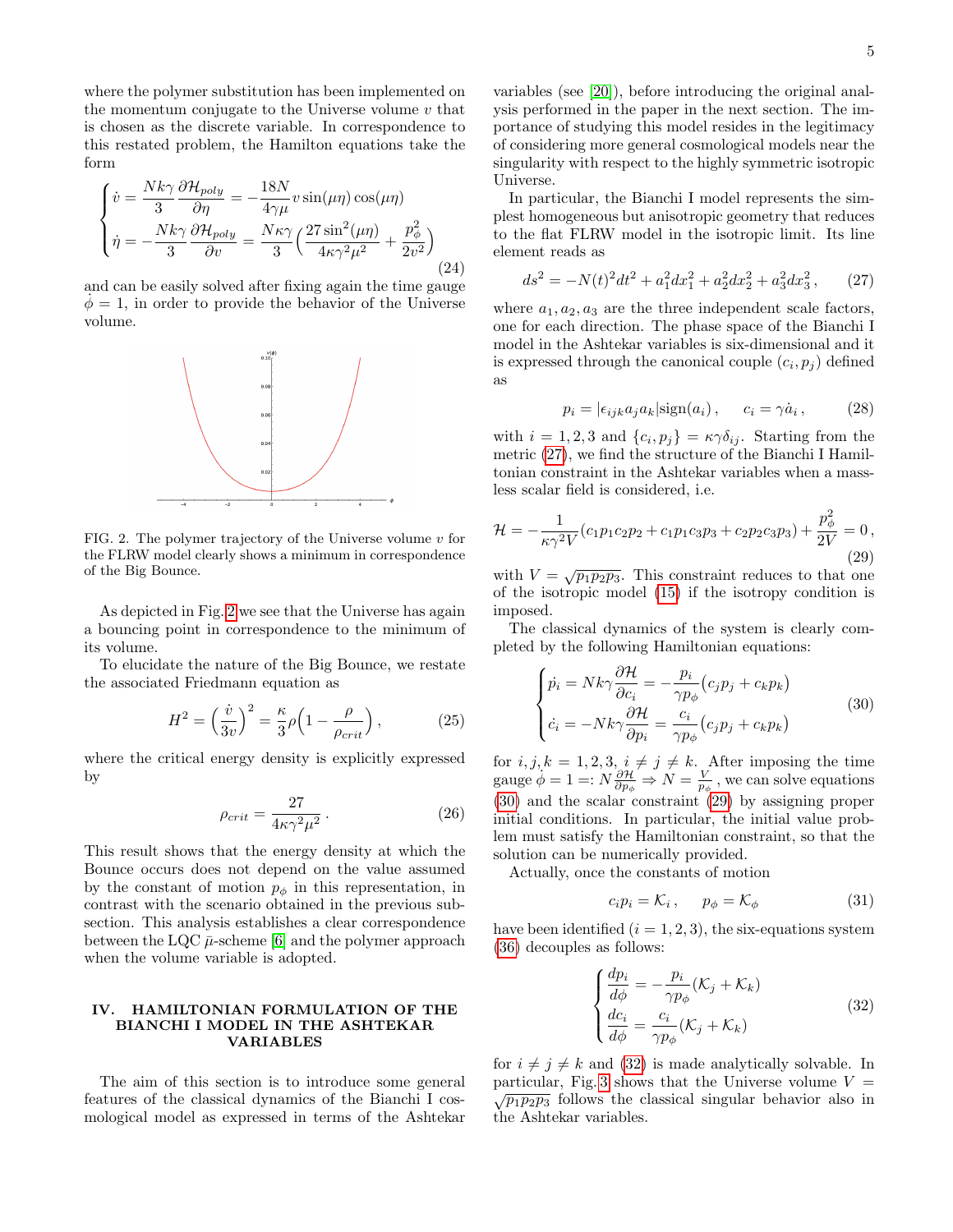

<span id="page-5-3"></span>FIG. 3. Trajectories of the Universe volume  $V = \sqrt{p_1 p_2 p_3}$  in function of time  $\phi$  in the Ashtekar variables for the Bianchi I model.

### <span id="page-5-0"></span>V. SEMICLASSICAL POLYMER DYNAMICS OF THE BIANCHI I MODEL IN THE ASHTEKAR VARIABLES

In this section we present the original part of this paper by investigating the dynamics of the Bianchi I model in terms of the Ashtekar variables when the polymer paradigm is implemented. We recall that this analysis is expected to provide significantly insight on the behavior of the quantum expectation values in PQM as well in LQC dynamics.

As seen for the FLRW case in Sec. [III,](#page-2-0) we proceed by imposing the polymer substitution for the configurational variables in [\(29\)](#page-4-4)

$$
c_i \to \frac{1}{\mu_i} sin(\mu_i c_i), \qquad (33)
$$

so the polymer Hamiltonian takes the form

$$
\mathcal{H}_{poly} = -\frac{1}{\kappa \gamma^2 V} \sum_{i \neq j} \frac{\sin(\mu_i c_i) p_i \sin(\mu_j c_j) p_j}{\mu_i \mu_j} + \frac{p_\phi^2}{2V} = 0,
$$
\n(34)

where  $i, j = 1, 2, 3$  and  $V = \sqrt{p_1 p_2 p_3}$ . Similarly,  $\phi$  represents our internal time, so  $N$  is fixed by the gauge

<span id="page-5-8"></span>
$$
\dot{\phi} := N \frac{\partial \mathcal{H}_{poly}}{\partial p_{\phi}} = 1 \Rightarrow N = \frac{\sqrt{p_1 p_2 p_3}}{p_{\phi}},
$$
 (35)

in a way that the equations of motion in the polymer representation are the following:

<span id="page-5-2"></span>
$$
\begin{cases}\n\frac{dp_i}{d\phi} = -\frac{p_i \cos(\mu_i c_i)}{\gamma p_\phi} \left[ \frac{p_j}{\mu_j} \sin(\mu_j c_j) + \frac{p_k}{\mu_k} \sin(\mu_k c_k) \right] \\
\frac{dc_i}{d\phi} = \frac{\sin(\mu_i c_i)}{\gamma \mu_i p_\phi} \left[ \frac{p_j}{\mu_j} \sin(\mu_j c_j) + \frac{p_k}{\mu_k} \sin(\mu_k c_k) \right]\n\end{cases} (36)
$$

for  $i, j, k = 1, 2, 3, i \neq j \neq k$ . It is possible to solve this system by establishing the initial conditions on the variables  $(c_i, p_i)$  that must satisfy the Hamiltonian constraint

 $(34)$ . In this respect, we make the choice<sup>[1](#page-5-5)</sup>

<span id="page-5-6"></span>
$$
c_i(0) = \frac{\pi}{2\mu_i}, \quad p_1(0) = \bar{p}_1, \quad p_2(0) = \bar{p}_2,
$$
  

$$
p_3(0) = \bar{p}_3 = \frac{(p_\phi^2 \kappa \gamma^2 \mu_1 \mu_2 - 2\bar{p}_1 \bar{p}_2)\mu_3}{2(\mu_2 \bar{p}_1 + \mu_1 \bar{p}_2)}.
$$

$$
(37)
$$

Moreover, it can be easily seen that the momentum conjugate to the scalar field is a first integral, since the variable  $\phi$  is cyclic in [\(34\)](#page-5-4), and other constants of motion can be obtained by combining the Hamilton equations [\(36\)](#page-5-2). So, in analogy with [\(31\)](#page-4-6) we get

$$
\frac{p_i \sin(\mu_i c_i)}{\mu_i} = \mathcal{K}_i, \quad p_\phi = \mathcal{K}_\phi, \tag{38}
$$

where the considered values of  $\mathcal{K}_i$  and  $\mathcal{K}_\phi$  depends on the initial conditions [\(37\)](#page-5-6). As already mentioned, identifying these first integrals makes possible to transform the six-equations system showed in [\(36\)](#page-5-2) in the three closed systems

$$
\begin{cases}\n\frac{dp_i}{d\phi} = -\frac{p_i \cos(\mu_i c_i)}{\gamma p_\phi} \left[ \mathcal{K}_j + \mathcal{K}_k \right] \\
\frac{dc_i}{d\phi} = \frac{\sin(\mu_i c_i)}{\gamma \mu_i p_\phi} \left[ \mathcal{K}_j + \mathcal{K}_k \right]\n\end{cases} \tag{39}
$$

Thanks to this procedure, the equations of motion can be solved analytically, leading to the following solutions  $(i \neq j, i, j = 1, 2):$ 

<span id="page-5-7"></span>
$$
c_i(\phi) = \frac{2}{\mu_i} \operatorname{arccot} \left[ \exp\left( -\frac{\bar{p}_3/\mu_3 + \bar{p}_j/\mu_j}{\gamma p_\phi} \phi \right) \right],
$$
  
\n
$$
p_i(\phi) = \bar{p}_i \cosh \left[ \frac{\bar{p}_3/\mu_3 + \bar{p}_j/\mu_j}{\gamma p_\phi} \phi \right];
$$
  
\n
$$
c_3(\phi) = \frac{2}{\mu_3} \operatorname{arccot} \left[ \exp\left( -\frac{\bar{p}_1/\mu_1 + \bar{p}_2/\mu_2}{\gamma p_\phi} \phi \right) \right],
$$
  
\n
$$
p_3(\phi) = \bar{p}_3 \cosh \left[ \frac{(\bar{p}_1/\mu_1 + \bar{p}_2/\mu_2)}{\gamma p_\phi} \phi \right].
$$
\n(40)

<span id="page-5-4"></span>Using [\(40\)](#page-5-7), we can obtain the Universe volume behavior  $V(\phi) = \sqrt{|p_1(\phi)p_2(\phi)p_3(\phi)|}$  that is shown in Fig. [4.](#page-6-0) The resulting trajectory highlights that a semiclassical Big Bounce replaces the classical Big Bang thanks to the regularizing polymer effects, which are expected to become dominant near the Planckian region.

### <span id="page-5-1"></span>VI. SEMICLASSICAL POLYMER DYNAMICS OF THE BIANCHI I MODEL IN THE VOLUME-LIKE VARIABLES

In this section we study the dynamics of the Bianchi I Universe for a new choice of variables, in complete analogy with the analysis performed for the FLRW model in

<span id="page-5-5"></span><sup>&</sup>lt;sup>1</sup> The considered initial conditions on  $c_i$  restrict the solutions to those which are synchronized, due to the need of having a simultaneous Bounce in all the three directional scale factors.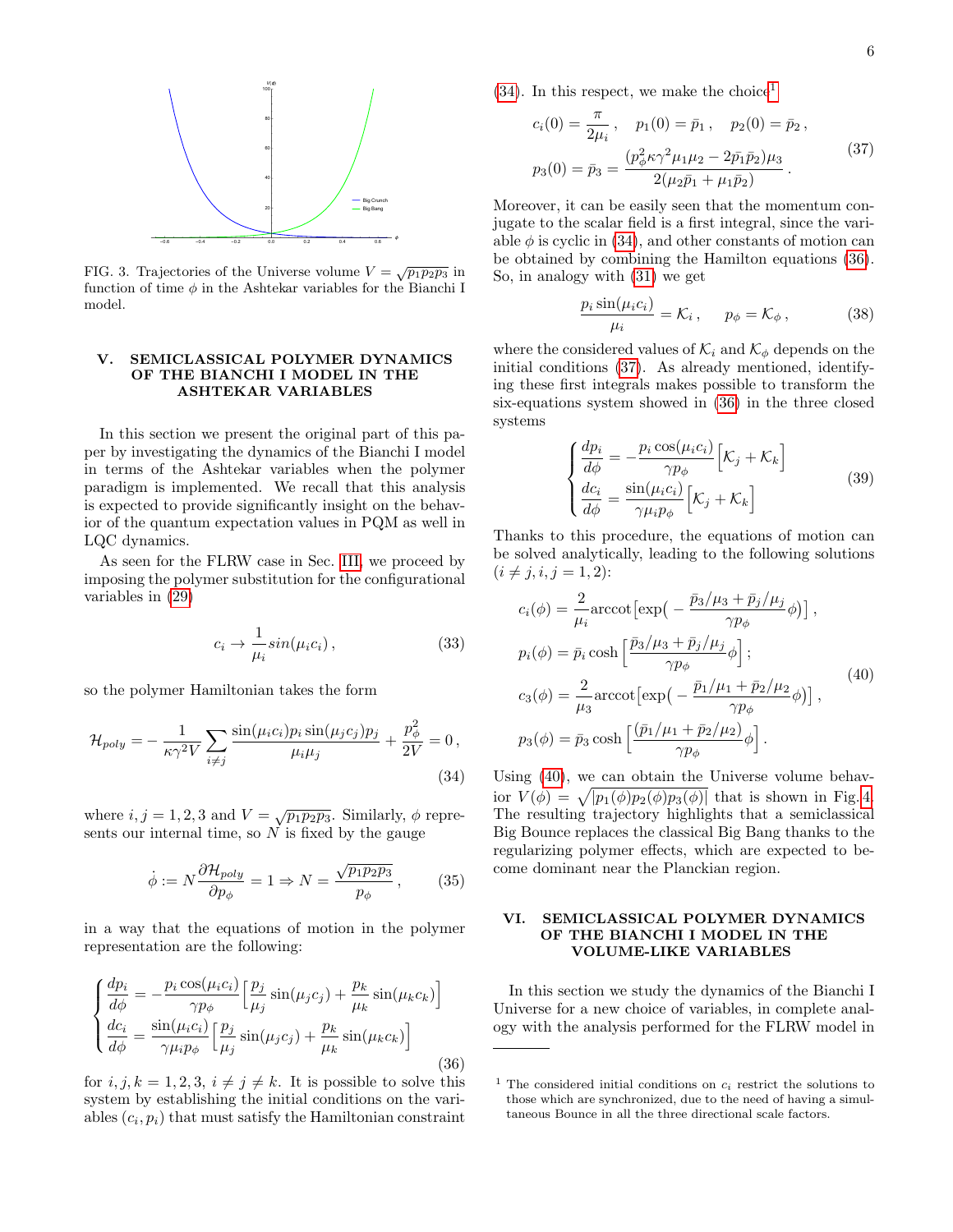

<span id="page-6-0"></span> $\sqrt{|p_1p_2p_3|}$  in function of time  $\phi$ : the Big Bounce replaces FIG. 4. Polymer trajectory of the Universe volume  $V =$ the classical singularity of the Bianchi I model. In this graph we have set  $\kappa = \gamma = 1, \mu_1 = 1/2, \mu_2 = 1/3, \mu_3 = 1/4, p_{\phi} =$  $1/\sqrt{2}, \bar{p}_1 = 1, \bar{p}_2 = 2.$ 

Sec. [III A 2.](#page-3-4) More specifically, the anisotropic character of the Bianchi I model leads to the possibility of taking into account two different sets of volume-like variables, that coincide in the case of the isotropic model. Then, we will compare the obtained results.

### A. Analysis in the anisotropic volume-like variables:  $(V_1, V_2, V_3)$

Firstly, we consider as a set of volume-like variables three equivalent generalized coordinates which coalesce to the proper volume in the isotropic limit only (see [\[21\]](#page-14-13)):

$$
V_i = sign(p_i)|p_i|^{\frac{3}{2}}, \quad \beta_i = \frac{2c_i}{3\sqrt{|p_i|}}, \quad (41)
$$

where  $\beta_i$  for  $i = 1, 2, 3$  are the conjugate momenta and the new symplectic structure for the system is characterized by the conserved Poisson brackets  $\{\beta_i, V_j\} = \kappa \gamma \delta_{ij}$ . In this case we are not promoting one of the configurational variables to represent the Universe volume. On the contrary, we are imposing that the three independent coordinates are isomorphic to the isotropic volume for each direction, so that  $V = |V_1V_2V_3|^{\frac{1}{3}}$ .

The Hamiltonian constraint for this framework in the semiclassical polymer representation is obtained by using the polymer substitution for the momenta  $\beta_i$  after that the canonical transformation on [\(29\)](#page-4-4) has been performed, and it reads as

<span id="page-6-2"></span>
$$
\mathcal{H}_{poly} = -\frac{9}{4\kappa\gamma^2 V} \sum_{i \neq j} \frac{V_i \sin(\mu_i \beta_i) V_j \sin(\mu_j \beta_j)}{\mu_i \mu_j} + \frac{p_\phi^2}{2V} = 0,
$$
\n(42)

where  $i, j = 1, 2, 3$ . We impose  $N = \frac{V}{p_{\phi}}$  due to the choice of  $\phi$  as relational time, so the Hamilton equations describing the dynamics are

<span id="page-6-1"></span>
$$
\begin{cases}\n\frac{dV_i}{d\phi} = -\frac{9V_i \cos(\mu_i \beta_i)}{4\gamma p_\phi} \left[ \frac{V_j}{\mu_j} \sin(\mu_j \beta_j) + \frac{V_k}{\mu_k} \sin(\mu_k \beta_k) \right] \\
\frac{d\beta_i}{d\phi} = \frac{9 \sin(\mu_i \beta_i)}{4\gamma \mu_i p_\phi} \left[ \frac{V_j}{\mu_j} \sin(\mu_j \beta_j) + \frac{V_k}{\mu_k} \sin(\mu_k \beta_k) \right] \\
\end{cases}
$$
\n(43)

for  $i \neq j \neq k$ . In analogy with the previous treatment, we can identity the following constants of motion:

$$
\frac{V_i \sin(\mu_i \beta_i)}{\mu_i} = \mathcal{K}_i, \quad p_\phi = \mathcal{K}_\phi, \tag{44}
$$

that decouple the system [\(43\)](#page-6-1) along the three directions. By taking general initial conditions according to [\(42\)](#page-6-2), the analytical solutions for the anisotropic volume coordinates read as:

<span id="page-6-3"></span>
$$
V_1(\phi) = \bar{V}_1 \cosh\left[\frac{9(\bar{V}_3/\mu_3 + \bar{V}_2/\mu_2)}{4\gamma p_\phi}\phi\right],
$$
  
\n
$$
V_2(\phi) = \bar{V}_2 \cosh\left[\frac{9(\bar{V}_3/\mu_3 + \bar{V}_2/\mu_2)}{4\gamma p_\phi}\phi\right],
$$
\n
$$
V_3(\phi) = \bar{V}_3 \cosh\left[\frac{9(\bar{V}_1/\mu_1 + \bar{V}_2/\mu_2)}{4\gamma p_\phi}\phi\right],
$$
\n(45)

where

$$
\beta_i(0) = \frac{\pi}{2\mu_i}, \quad V_1(0) = \bar{V}_1, \quad V_2(0) = \bar{V}_2,
$$
  

$$
V_3(0) = \bar{V}_3 = \frac{(2p_\phi^2 \kappa \gamma^2 \mu_1 \mu_2 - 9\bar{V}_1 \bar{V}_2)\mu_3}{9(\mu_2 \bar{V}_1 + \mu_1 \bar{V}_2)}.
$$
<sup>(46)</sup>



<span id="page-6-4"></span>FIG. 5. Semiclassical polymer trajectory of the Universe volume  $V = |V_1 V_2 V_3|^{1/3}$  as function of  $\phi$ . In this graph we have set  $\kappa = \gamma = 1, \mu_1 = 1/2, \mu_2 = 1/3, \mu_3 = 1/4, p_{\phi} = 1/\sqrt{2}, \bar{V}_1 =$  $1, V_2 = 2.$ 

By combining the solutions [\(45\)](#page-6-3) we can find the Universe volume behavior in function of  $\phi$  as  $V(\phi)$  =  $|V_1(\phi)V_2(\phi)V_3(\phi)|^{1/3}$ , that is characterized by the emergence of a Big Bounce as shown in Fig. [5.](#page-6-4)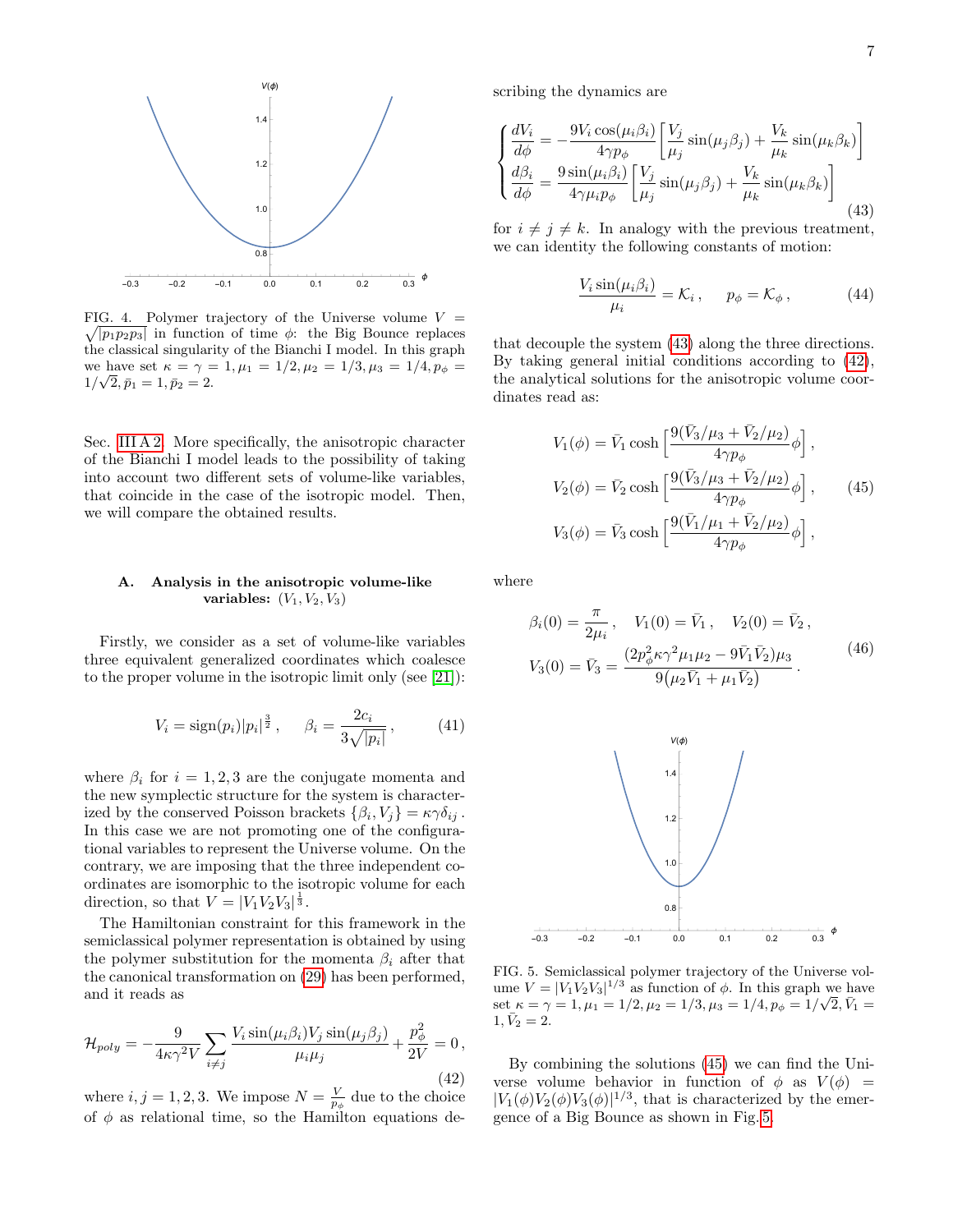### B. Analysis in the volume variables:  $(v, \lambda_1, \lambda_2)$

The proper set of volume variables is defined as

<span id="page-7-4"></span>
$$
\lambda_{1,2} = \text{sign}(p_{1,2}) \sqrt{|p_{1,2}|}, \quad v = \sqrt{|p_1 p_2 p_3|},
$$
  

$$
\eta_{1,2} = \frac{2p_{1,2}c_{1,2} - 2p_3c_3}{\sqrt{|p_{1,2}|}}, \quad \eta_3 = 2 \sqrt{\left|\frac{p_3}{p_1 p_2}\right|} c_3.
$$
 (47)

The Poisson brackets are conserved  $(\{\eta_i, \lambda_j\} = \kappa \gamma \delta_{ij} \text{ and } \delta_{ij}$  $\{\eta_i, \eta_j\} = \{\lambda_i, \lambda_j\} = 0$ , with  $\lambda_3 = v$  and  $i, j = 1, 2, 3$ ) and the semiclassical polymer Hamiltonian takes the form

<span id="page-7-0"></span>
$$
\mathcal{H}_{poly} = -\frac{1}{4\kappa\gamma^2 v} \Big( \sum_{i=1,2} 2\frac{\lambda_i \sin(\mu_i \eta_i) v \sin(\mu_3 \eta_3)}{\mu_i \mu_3} + \\ + \frac{\lambda_1 \sin(\mu_1 \eta_1) \lambda_2 \sin(\mu_2 \eta_2)}{\mu_1 \mu_2} + 3v^2 \frac{\sin^2(\mu_3 \eta_3)}{\mu_3^2} \Big) + \frac{p_\phi^2}{2v} = 0,
$$
\n(48)

where the canonical transformation has been performed before the implementation of the semiclassical polymer paradigm, as in the previous subsection. We note that the Hamiltonian constraint [\(48\)](#page-7-0) has not the same expression of the one proposed in [\[20\]](#page-14-12), since the same variables as  $(v, \lambda_1, \lambda_2)$  are used but different ones are polymerized (namely  $\eta_1$  and  $\eta_2$  have not the same meaning).

Analogously, we derive the Hamilton equations for the couple of variables  $(v, \eta_3)$ 

<span id="page-7-2"></span>
$$
\begin{cases}\n\frac{dv}{d\phi} = -\frac{v\cos(\mu_3\eta_3)}{4\gamma p_\phi} \left[ 2 \sum_{i=1,2} \frac{\lambda_i}{\mu_i} \sin(\mu_i \eta_i) + 6 \frac{v}{\mu_3} \sin(\mu_3 \eta_3) \right] \\
\frac{d\eta_3}{d\phi} = \frac{\sin(\mu_3\eta_3)}{4\gamma \mu_3 p_\phi} \left[ 2 \sum_{i=1,2} \frac{\lambda_i}{\mu_i} \sin(\mu_i \eta_i) + 6 \frac{v}{\mu_3} \sin(\mu_3 \eta_3) \right]\n\end{cases}
$$
\n(49)

and also for the conjugate variables  $(\lambda_1, \eta_1), (\lambda_2, \eta_2)$ 

$$
\begin{cases}\n\frac{d\lambda_i}{d\phi} = -\frac{\lambda_i \cos(\mu_i \eta_i)}{4\gamma p_\phi} \left[ 2\frac{v}{\mu_3} \sin(\mu_3 \eta_3) + \frac{\lambda_j}{\mu_j} \sin(\mu_j \eta_j) \right] \\
\frac{d\eta_i}{d\phi} = \frac{\sin(\mu_i \eta_i)}{4\gamma \mu_i p_\phi} \left[ 2\frac{v}{\mu_3} \sin(\mu_3 \eta_3) + \frac{\lambda_j}{\mu_j} \sin(\mu_j \eta_j) \right] \n\end{cases}
$$
\n(50)

where we have used  $N = \frac{v}{p_{\phi}}$  in order to derive the dynamics of the model in function of the relational time φ.

Once fixed the initial conditions on the variables  $(\lambda_1, \eta_1), (\lambda_2, \eta_2), (v, \eta_3)$  according to [\(48\)](#page-7-0), we can solve this system analytically since the three-dimensional motion is decoupled in three one-dimensional trajectories thanks to the use of analogous constants of motion:

$$
\frac{\lambda_{1,2}\sin(\mu_{1,2}\eta_{1,2})}{\mu_{1,2}} = \mathcal{K}_{1,2}, \quad \frac{v\sin(\mu_{3}\eta_{3})}{\mu_{3}} = \mathcal{K}_{3}, \quad p_{\phi} = \mathcal{K}_{\phi}.
$$
\n(51)

In this case, we fix the constants of motion as follows:

<span id="page-7-3"></span>
$$
\mathcal{K}_1 = \bar{\mathcal{K}} \sqrt{\frac{2\kappa \gamma^2 p_\phi^2 + \mathcal{K}^2}{(\bar{\mathcal{K}} + 1)(\bar{\mathcal{K}} + 3)}} + \mathcal{K},
$$
\n
$$
\mathcal{K}_2 = \bar{\mathcal{K}} \sqrt{\frac{2\kappa \gamma^2 p_\phi^2 + \mathcal{K}^2}{(\bar{\mathcal{K}} + 1)(\bar{\mathcal{K}} + 3)}} - \mathcal{K},
$$
\n
$$
\mathcal{K}_3 = \sqrt{\frac{2\kappa \gamma^2 p_\phi^2 + \mathcal{K}^2}{(\bar{\mathcal{K}} + 1)(\bar{\mathcal{K}} + 3)}},
$$
\n(52)

where  $\overline{\mathcal{K}}$ ,  $\mathcal{K}$  are two free parameters. As we will see below, a convenient form for the polymer-modified Friedmann equation can be obtained thanks to this particular choice for the constants of motion; however, the physical properties that will be derived still have a general meaning, since they are valid for all the values assigned to the constants K, K (with  $K \neq -1, -3$ ). In particular, in the following it will be highlighted the existence of a nontrivial solution to the equation  $H^2 = 0$ , that identifies the expression of the critical energy density for which the scale factor velocity becomes null. More precisely, this information allows to identify also the anisotropy contribution to the total critical energy density added to the standard one associated to the matter fields. This way, it is possible to rigorously analyze the physical properties of the critical point, whose presence is due to the polymer cut-off effects.

Regarding the Bianchi I model, the standard Friedmann equation reads as (see [\[27\]](#page-14-19))

<span id="page-7-1"></span>
$$
H^2 = \frac{\kappa}{3} (\rho + \rho_{aniso}), \qquad (53)
$$

where the additional term  $\rho_{aniso}$  accounts for the contribution of the anisotropic gravitational degrees of freedom to the total energy density. In what follows, we want to verify how the semiclassical polymer approach modifies equation [\(53\)](#page-7-1) and, in addition, if the total critical energy density derived from the modified Friedmann equation has universal properties when the Universe volume itself is considered as a configurational variable.

In this set of volume variables, the Hubble parameter can be written as

$$
H^{2} = \left(\frac{1}{3v}\frac{dv}{dt}\right)^{2} = \frac{(\mathcal{K}_{1} + \mathcal{K}_{2} + 3\mathcal{K}_{3})^{2}}{36\gamma^{2}v^{2}}\cos^{2}(\mu_{3}\eta_{3}) =
$$

$$
= \frac{(\mathcal{K}_{1} + \mathcal{K}_{2} + 3\mathcal{K}_{3})^{2}}{36\gamma^{2}v^{2}}[1 - \sin^{2}(\mu_{3}\eta_{3})] =
$$

$$
= \frac{(\mathcal{K}_{1} + \mathcal{K}_{2} + 3\mathcal{K}_{3})^{2}}{36\gamma^{2}v^{2}}(1 - \frac{\mu_{3}^{2}}{v^{2}}\mathcal{K}_{3}^{2})
$$
(54)

where we restored the synchronous time-gauge  $N = 1$ in the equation for the volume written in [\(49\)](#page-7-2). Now, if we substitute the conditions expressed above in [\(52\)](#page-7-3) we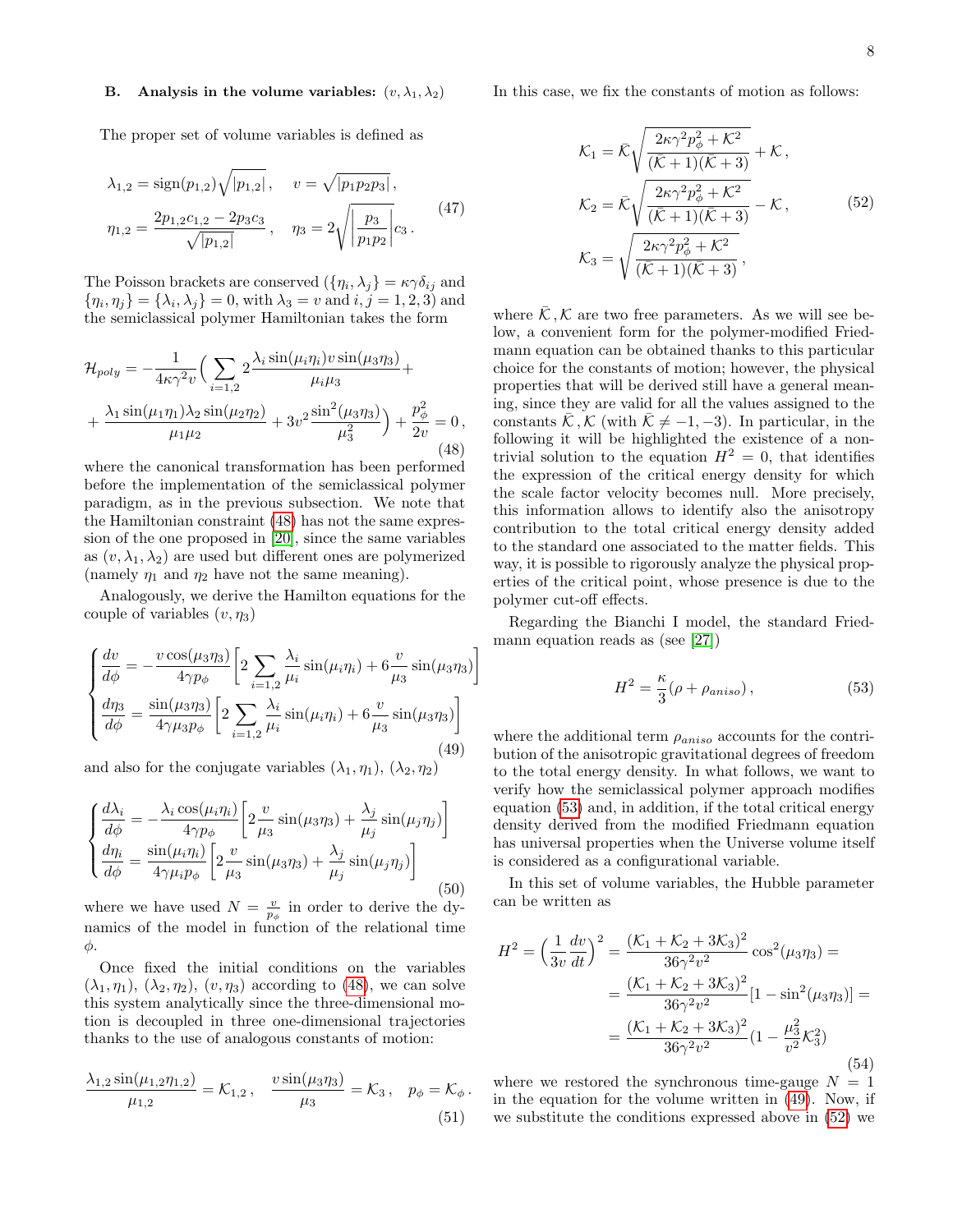obtain

<span id="page-8-1"></span>
$$
H^{2} = \frac{\kappa}{18} \frac{f_{1}(\bar{\mathcal{K}})^{2}}{f_{2}(\bar{\mathcal{K}})} \frac{p_{\phi}^{2} + p_{aniso}^{2}}{v^{2}} \left[ 1 - \frac{4\kappa\gamma^{2} \mu_{3}^{2}}{f_{2}(\bar{\mathcal{K}})} \left( \frac{p_{\phi}^{2} + p_{aniso}^{2}}{2v^{2}} \right) \right],
$$
  
\n
$$
p_{aniso} = \frac{\mathcal{K}}{\sqrt{2\kappa\gamma^{2}}} \tag{55}
$$

where  $f_1(\bar{\mathcal{K}}) = 2\bar{\mathcal{K}} + 3$ ,  $f_2(\bar{\mathcal{K}}) = (\bar{\mathcal{K}} + 1)(\bar{\mathcal{K}} + 3)$ . This expression represents the polymer-modified Friedmann equation for the Bianchi I model in the proper volume variables. In particular, the additional term  $p_{aniso}^2/2v^2$ reasonably mimics the anisotropic contribution  $\rho^{aniso}$ , so that we can compute  $\rho_{crit}^{tot}$  as

$$
\rho_{crit}^{tot} = \rho_{crit}^{\phi} + \rho_{crit}^{aniso},\tag{56}
$$

where the term regarding the matter scalar field takes the usual expression  $p_{\phi}^2/(2v^2)$ . Moreover, from [\(55\)](#page-8-1) the total critical energy density results to be

<span id="page-8-3"></span>
$$
\rho_{crit}^{tot} = \frac{f_2(\bar{\mathcal{K}})}{4\kappa\gamma^2\mu_3^2} \,. \tag{57}
$$

When the initial conditions on the motion satisfy [\(52\)](#page-7-3), the solution for the Universe volume  $v(\phi)$  is

<span id="page-8-5"></span>
$$
v(\phi) = \mu_3 |\mathcal{K}_3| \cosh\left(\frac{f_1(\bar{\mathcal{K}})\mathcal{K}_3}{2\gamma p_\phi} \phi\right) \tag{58}
$$

and it clearly resembles a bouncing behavior as shown in Fig. [6.](#page-8-2)



<span id="page-8-2"></span>FIG. 6. Semiclassical polymer trajectory of the Universe volume  $v(\phi)$ . In this graph we have set  $\gamma = 1, \mu_3 = 1/4, p_{\phi} =$  $1/\sqrt{2}, \mathcal{K}_3 = 3, \bar{\mathcal{K}} = 1/2.$ 

Now we can take the expression of the total energy density from [\(55\)](#page-8-1) and use the law of motion for the Universe volume to compute its critical value:

$$
\rho_{crit}^{tot} = \frac{p_{\phi}^2}{2v(\phi)|_{\phi=0}^2} + \frac{p_{aniso}^2}{2v(\phi)|_{\phi=0}^2} =
$$
  
= 
$$
\frac{f_2(\bar{K})p_{\phi}^2}{2\mu_3^2(2\kappa\gamma^2p_{\phi}^2 + \mathcal{K}^2)} + \frac{f_2(\bar{K})\mathcal{K}^2}{4\kappa\gamma^2\mu_3^2(2\kappa\gamma^2p_{\phi}^2 + \mathcal{K}^2)} =
$$
  
= 
$$
\frac{f_2(\bar{K})}{4\kappa\gamma^2\mu_3^2},
$$
(59)

that is equal to [\(57\)](#page-8-3) as expected. Therefore, this analysis shows that taking the Universe volume itself as a configurational variable makes the Big Bounce acquire universal physical properties, in agreement with the behavior obtained for the set  $(v, \eta)$  in the FLRW model (see Sec. [III A 2\)](#page-3-4).

# <span id="page-8-0"></span>VII. EQUIVALENCE FEATURE OF DIFFERENT SETS OF VARIABLES

In Secc. [V-](#page-5-0)[VI](#page-5-1) we performed the semiclassical polymer analysis of the Bianchi I model with a massless scalar field in three sets of variables, i.e. the Ashtekar one and two different volume-like ones. The bouncing behavior over time  $\phi$  for the Universe volume has been outlined for all the three phase space configurations, but the universal properties of the critical point have been shown only in the proper set of volume variables (i.e. when the Universe volume itself is one of the three configurational variables), thanks to the derivation of the polymermodified Friedmann equation [\(55\)](#page-8-1). Obviously, the three sets of conjugate variables are canonically related at a classical level, but this is a necessary but not sufficient condition for obtaining equivalent dynamics in the polymer formulation (see [\[11,](#page-14-20) [22,](#page-14-14) [28,](#page-14-21) [29\]](#page-14-22) for not equivalent polymer cosmologies). In other words, performing the canonical transformation and doing the polymer substitution do not commute, as shown in [\[13\]](#page-14-3). Indeed, it can be verified that both the Hamiltonian constraint and the Hamilton's equations written in the three sets of variables cannot be mapped in the semiclassical polymer framework (see Secc. [V-](#page-5-0)[VI\)](#page-5-1).

The aim of this section is to check whether it is possible to recover the equivalence between the polymer semiclassical dynamics analyzed in Secc. [V](#page-5-0)[-VI](#page-5-1) by generalizing the approach used in [\[13\]](#page-14-3). We start by considering the relation between the Ashtekar variables and the anisotropic volume-like ones (for  $i = 1, 2, 3$ ), i.e.

$$
|p_i| = V_i^{2/3}, \quad c_i = \frac{3}{2} V_i^{1/3} \beta_i \tag{60}
$$

that ensures the canonical equivalence of the two frameworks at a classical level. In order to preserve the formal invariance of the Poisson brackets also in the polymer formulation  $(\beta_i \to \frac{1}{\mu_i} \sin(\mu_i \beta_i)$  and  $c_i \to \frac{1}{\mu'_i} \sin(\mu'_i c))$ , i.e.

$$
\{\beta_i, V_i\} = \kappa \gamma \sqrt{1 - (\mu_i \beta_i)^2} = \kappa \gamma \sqrt{1 - (\mu'_i c_i)^2} = \{c_i, p_i\},
$$
\n(61)

we impose the conditions  $\mu_i \beta_i = \mu'_i c_i$ . So, we obtain that the polymer parameters related to the Ashtekar connections depend on the configurational variables as

<span id="page-8-4"></span>
$$
\mu_i' = \frac{2\mu_i}{3\sqrt{|p_i|}}\tag{62}
$$

where  $\mu_1, \mu_2, \mu_3$  are constant. So, by using [\(62\)](#page-8-4) the Hamiltonian in the Ashtekar variables [\(34\)](#page-5-4) and that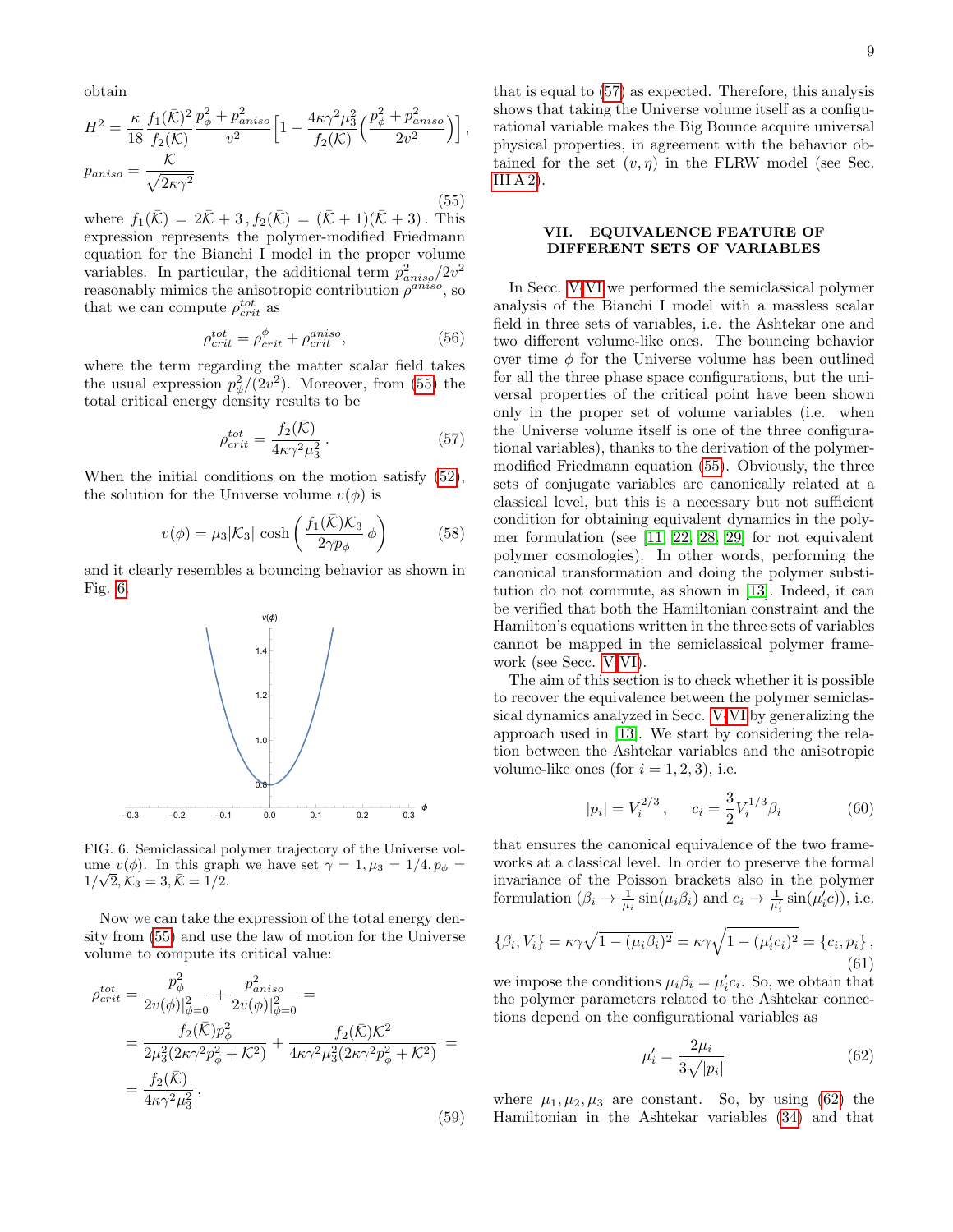one in the anisotropic volume-like ones [\(42\)](#page-6-2) are mapped also after that the polymer substitution has been implemented, i.e. supposing that the polymer parameters are not invariant under the change of variables makes commutative to write the Hamiltonian in the new set of variables and to implement the semiclassical polymer substitution. This way, we have demonstrated the semiclassical equivalence between the dynamics in the Ashtekar variables and that in the anisotropic volume-like ones, once considered the polymer parameters in the Ashtekar variables depending on the configurational coordinates. Clearly, also the equations of motion are mapped in the two frameworks and the same dynamical properties are obtained by using the new or the old Hamiltonian. Indeed, we have (for  $i, j, k = 1, 2, 3, i \neq j \neq k$ )

$$
\begin{cases}\n\frac{dp_i}{d\phi} = \frac{2\text{sign}(V_i)\dot{V}_i}{3V_i^{1/3}} = \kappa \gamma \frac{V}{p_{\phi}} \frac{\partial \mathcal{H}_{poly}(c_i, p_i)}{\partial c_i} = & \text{time with } \text{the point } \mathcal{H} \text{ with } \mathcal{H} \text{ with } \mathcal{H} \text{ with } \mathcal{H} \text{ with } \mathcal{H} \text{ with } \mathcal{H} \text{ with } \mathcal{H} \text{ with } \mathcal{H} \text{ with } \mathcal{H} \text{ with } \mathcal{H} \text{ with } \mathcal{H} \text{ with } \mathcal{H} \text{ with } \mathcal{H} \text{ with } \mathcal{H} \text{ with } \mathcal{H} \text{ with } \mathcal{H} \text{ with } \mathcal{H} \text{ with } \mathcal{H} \text{ with } \mathcal{H} \text{ with } \mathcal{H} \text{ with } \mathcal{H} \text{ with } \mathcal{H} \text{ with } \mathcal{H} \text{ with } \mathcal{H} \text{ with } \mathcal{H} \text{ with } \mathcal{H} \text{ with } \mathcal{H} \text{ with } \mathcal{H} \text{ with } \mathcal{H} \text{ with } \mathcal{H} \text{ with } \mathcal{H} \text{ with } \mathcal{H} \text{ with } \mathcal{H} \text{ with } \mathcal{H} \text{ with } \mathcal{H} \text{ with } \mathcal{H} \text{ with } \mathcal{H} \text{ with } \mathcal{H} \text{ with } \mathcal{H} \text{ with } \mathcal{H} \text{ with } \mathcal{H} \text{ with } \mathcal{H} \text{ with } \mathcal{H} \text{ with } \mathcal{H} \text{ with } \mathcal{H} \text{ with } \mathcal{H} \text{ with } \mathcal{H} \text{ with } \mathcal{H} \text{ with } \mathcal{H} \text{ with } \mathcal{H} \text{ with } \mathcal{H} \text{ with } \mathcal{H} \text{ with } \mathcal{H} \text{ with } \mathcal{H} \text{ with } \mathcal{H} \text{ with } \mathcal{H} \text{ with } \mathcal{H} \text{ with } \mathcal{H} \text{ with } \mathcal{H} \text{ with } \mathcal{H} \text{ with } \mathcal{
$$

where we notice that the equation of motion for  $p_i$  is formally equivalent to that one in [\(36\)](#page-5-2) (but the solutions will be different due to the new definition [\(62\)](#page-8-4) of  $\mu'_i$ ), while the equation of motion for  $c_i$  is different from that one in [\(36\)](#page-5-2) because of the dependence of the polymer parameter on  $p_i$  (see [\(62\)](#page-8-4)). So, the evolution of the Universe volume is equivalent in the two pictures and the Bounce acquire the same physical properties of that set in which the polymer parameters are constant. We remark that this equivalence remains valid only in the semiclassical formulation of the polymer paradigm, since the promotion of the polymer momentum to a quantum operator will be a subtle issue when the polymer parameter depends explicitly on the coordinate.

Now, we could proceed in an analogous way to show the equivalence between the anisotropic volume-like variables and the proper volume ones, so that also the Ashtekar formulation and the volume one would be dynamically related. Unfortunately, as we can see from [\(47\)](#page-7-4) the canonical transformation from the Ashtekar set to the proper volume one combines the directions in the momenta space, with the consequence that  $\eta_{1,2}$  is not simply proportional to  $c_{1,2}$  by means of a function only of the coordinates. This feature prevents the implementation of the formalism traced above, since the polymer theory is based on one-dimensional lattices by construction. So, at the level of the polymer paradigm it is not possible to investigate the equivalence between the proper volume set and the Ashtekar one (or the anistropic volume-like one), not even in their semiclassical formulations.

By concluding, this analysis demonstrates that imposing a cut-off on configurational variables that have the geometrical dimensions of areas and volumes is sufficient to reproduce a bouncing behavior for the Bianchi I model, but the universal bound on the total critical energy density is ensured only when the proper Universe volume is defined on a polymer lattice with constant spacing. Moreover, by admitting a dependence of the polymer parameters on the configurational coordinates it has been demonstrated the dynamical equivalence between the Ashtekar formulation and the anisotropic volume-like one, due to the fact that the canonical change of variables from the areas  $p_i$  to the volume-like variables  $V_i$  does not mix the momenta directions, as in the case of the proper volume set. Nevertheless, the development of a more general polymer formulation would be a good instrument to investigate the equivalence between the proper volume variables and the Ashtekar ones, i.e. the original variables of the LQG theory. This way, differently from he picture obtained when constant polymer parameters are implemented, it would be guaranteed the presence f a universal Bounce also in the Ashtekar set at least at a semiclassical level and so inferred the equivalence between the two LQC schemes, at least at an effective level.

### <span id="page-9-0"></span>VIII. QUANTUM ANALYSIS

In order to perform the polymer quantization of the Bianchi I model in the Ashtekar variables, firstly we have to face the question of defining a time variable that is suitable to the description of quantum dynamics (regarding the problem of time in quantum gravity, see [\[30,](#page-14-23) [31\]](#page-14-24)). Despite the Universe volume is often adopted as a good time variable [\[17,](#page-14-9) [27,](#page-14-19) [32\]](#page-15-0), we observe that it is not a suitable clock for the cosmological dynamics when a bouncing cosmology is analyzed. Indeed, across the Bounce the collapse of the Universe is followed by a re-expansion and so the Universe volume violates the basic prescription of being a monotonic variable [\[2,](#page-14-1) [31\]](#page-14-24). Here, the problem of time is addressed by selecting the scalar field (to be regarded as the kinetic component of the primordial inflaton [\[33,](#page-15-1) [34\]](#page-15-2)) as a relational time in the sense defined in [\[1\]](#page-14-0). This same procedure is considered as the most natural in all the relevant investigations of the Big Bounce in quantum cosmology [\[8,](#page-14-25) [29\]](#page-14-22). On the other hand, in [\[35\]](#page-15-3) the loop quantization of the homogeneous cosmologies is implemented, but a diagonal component of the triads is chosen as internal time when studying the dynamics of the Bianchi I model. The argument used is that the behavior of the triad components remains monotonic in the classical regime and that the absence of the initial singularity is only related to the possibility of uniquely well-defining the wave function throughout the minisuperspace. It is worth noting that in [\[35\]](#page-15-3) only the expanding branch of the evolution is considered and the analysis is limited to a full quantum approach, whereas the semiclassical dynamics is not addressed. On the contrary, here it is performed a canonical quantization of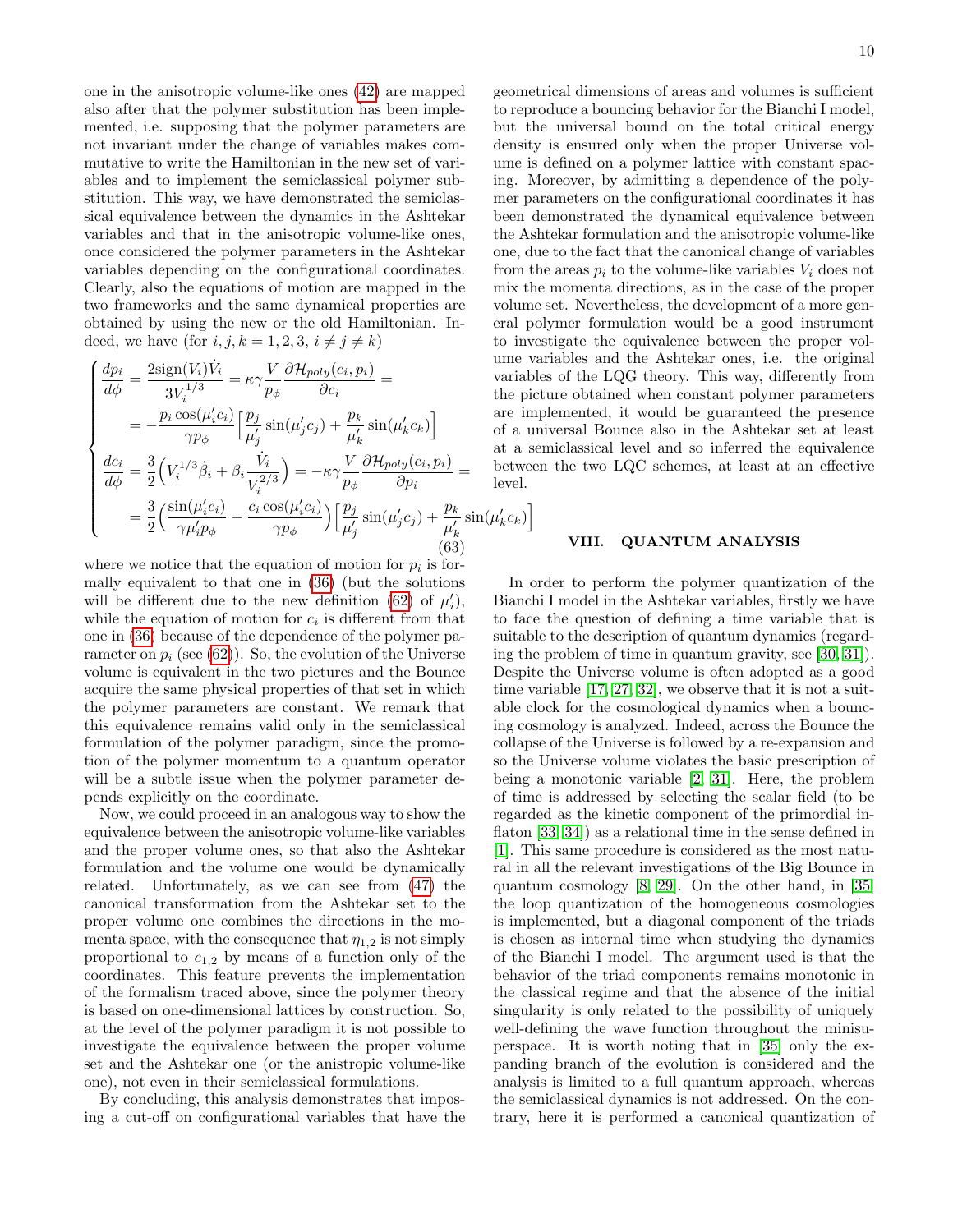the polymer semiclassical constraints and the semiclassical dynamics (in which the inverse triad effects are neglected) shows clearly that the only monotonic variable is the scalar field, since a bouncing dynamics emerges.

Once fixed the natural clock for the system, we have to face a more subtle question that concerns the morphology of the quantum equation we have to employ in describing the quantum features of the Bianchi I model. In the spirit of the Dirac prescription of quantizing a constrained system [\[36\]](#page-15-4), we are lead to write down the following Wheeler-DeWitt equation for the Universe wave function

$$
\[ -\partial_{\phi}^2 + \frac{2}{\kappa \gamma^2} \Big( \partial_{x_1} \partial_{x_2} + \partial_{x_1} \partial_{x_3} + \partial_{x_2} \partial_{x_3} \Big) \] \Psi = 0, \tag{64}
$$

where  $\hat{p}_{\phi} = -i\partial_{\phi}$ ,  $\hat{p}_i = -i\partial_{c_i}$  and it has been used the substitution

<span id="page-10-1"></span>
$$
x_i = \ln\left[\tan\left(\frac{\mu_i c_i}{2}\right)\right] + \bar{x}_i.
$$
 (65)

The conserved probability density is

$$
\mathcal{J}_0 = i(\Psi^* \partial_{\phi} \Psi - \Psi \partial_{\phi} \Psi^*)
$$
 (66)

and it is not positive defined, as any Klein-Gordon-like measure. To adopt it in a well-defined way, the frequency separation procedure is required and also can be naturally performed in the absence of a potential term associated to the scalar field (that is reasonably negligible at sufficiently high temperature and/or energy densities of the Universe [\[17,](#page-14-9) [37–](#page-15-5)[40\]](#page-15-6)). However, by comparing the quantum dynamics of quasi-classical localized state with the semiclassical Friedmann dynamics, we are able to outline that the singularity is removed and a cutoff in the collapse naturally arises. So, in order to deal with a localized state, we need to follow the evolution of a suitable wave packet and this requires the superposition of different (infinite in a Gaussian packet) frequencies. Now, the subtle question is in the impossibility to ensure the positive nature of the probability density [\[25\]](#page-14-17) when more than one frequency mode is considered, even if the frequencies have all the same sign. This is a well known result in relativistic quantum mechanics [\[25\]](#page-14-17) and it can be easily shown by considering two frequencies only. Even if this unpleasant effect is not evident when we deal with a Gaussian packet, to solve the superHamiltonian constraint before quantizing the system, i.e. to perform an ADM reduction of the dynamics [\[2,](#page-14-1) [17,](#page-14-9) [23,](#page-14-15) [27\]](#page-14-19) seems a more suitable canonical method of quantization in agreement with the Dirac prescription. Before passing to the technical aspects of this approach, which leads to a Schrödinger-like equation for the Universe wave function, we observe that in such a procedure we pay the fixing of a specific temporal gauge, which is often thought as a choice concerning the classical metric morphology. In particular, we assume to deal with a lapse function which depends on time according to its dependence on the phase space variables and by virtue of

the classical Hamilton's equations. However, when quantizing the system also this fixed lapse function becomes a quantum operator and it has to act on the wave function of the Universe too. This ambiguity in the interpretation of the time gauge fixing is beyond the scope of the present analysis, but we underline it in order to stress how the construction of a parabolic constraint for the quantization, or equivalently the removal of an hyperbolic one, is sometime a more viable approach but has non-trivial interpretative consequences. Actually, from the point of view of the original Wheeler-DeWitt constraint, we are leaving a pure geometrical approach.

Now, we recall the semiclassical scalar constraint written in the Ashtekar variables [\(34\)](#page-5-4) with the aim of performing an ADM reduction of the variational principle:

<span id="page-10-0"></span>
$$
p_{\phi}^2 - \Theta = 0, \qquad (67)
$$

where

$$
\Theta = \frac{2}{\kappa \gamma^2} \left[ \frac{\sin(\mu_1 c_1) p_1 \sin(\mu_2 c_2) p_2}{\mu_1 \mu_2} + \frac{\sin(\mu_1 c_1) p_1 \sin(\mu_3 c_3) p_3}{\mu_1 \mu_3} + \frac{\sin(\mu_2 c_2) p_2 \sin(\mu_3 c_3) p_3}{\mu_2 \mu_3} \right].
$$
\n(69)

After choosing the scalar field  $\phi$  as the temporal parameter, we derive the ADM-reduced Hamiltonian by solving the scalar constraint [\(67\)](#page-10-0) with respect to the momentum associated to the scalar field:

$$
p_{\phi} \equiv \mathcal{H}_{ADM} = \sqrt{\Theta},\qquad(70)
$$

where we choose the positive root in order to guarantee the positive character of the lapse function (see [\(35\)](#page-5-8)). Exploiting this procedure, the Wheeler-DeWitt equation can be rewritten in the form of a Schrödinger one by promoting the ADM-reduced Hamiltonian to a quantum operator:

<span id="page-10-2"></span>
$$
- i \partial_{\phi} \Psi = \sqrt{\hat{\Theta}} \Psi , \qquad (71)
$$

where the operator  $\sqrt{\hat{\Theta}}$ , that we assume well-defined, can be written as

$$
\sqrt{\hat{\Theta}} = \left[ -\frac{2}{\kappa \gamma^2} \left( \partial_{x_1} \partial_{x_2} + \partial_{x_1} \partial_{x_3} + \partial_{x_2} \partial_{x_3} \right) \right]^{1/2}, \quad (72)
$$

thanks to the substitution [\(65\)](#page-10-1). The associated probability density is

<span id="page-10-4"></span><span id="page-10-3"></span>
$$
\mathcal{P}(\vec{x}, \phi) = \Psi^*(\vec{x}, \phi) \Psi(\vec{x}, \phi) , \qquad (73)
$$

where

$$
\Psi(\vec{x},\phi) = A \iiint_{-\infty}^{\infty} dk_1 \, dk_2 \, dk_3 \prod_{i=1}^3 \exp\left[ -\frac{(k_i - \bar{k}_i)^2}{2\sigma_{k_i}^2} \right] \times
$$

$$
\times e^{i(k_1x_1 + k_2x_2 + k_3x_3 + \sqrt{\frac{2}{\kappa \gamma^2} |k_1k_2 + k_1k_3 + k_2k_3| \phi)}}
$$
(74)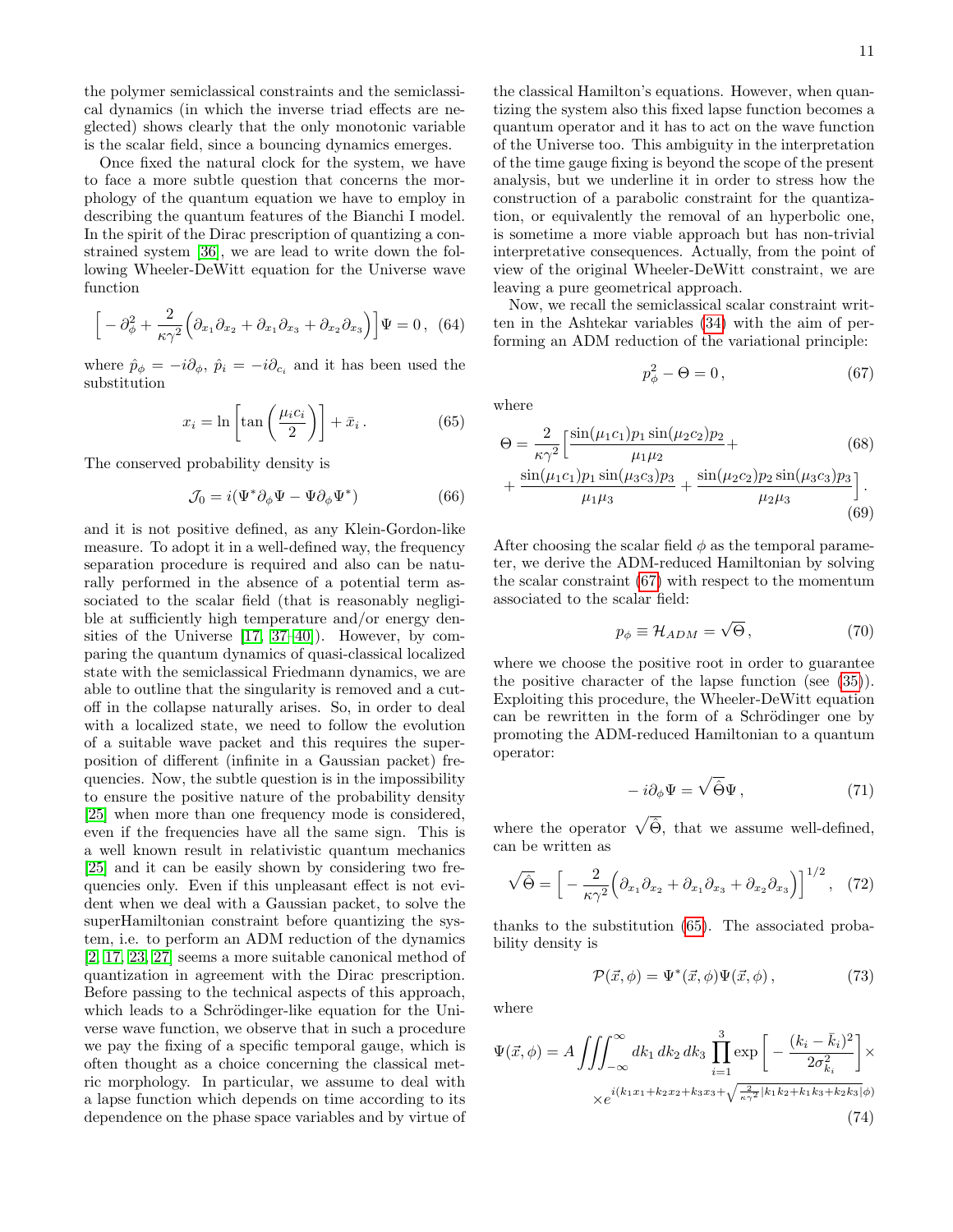

<span id="page-11-0"></span>FIG. 7. The normalized sections  $\mathcal{P}(x_i, \phi)$  (with  $x_j \sim m_j \phi$  and  $x_k \sim m_k \phi$ ) are shown in sequence for  $i = 1, 2, 3$  respectively at different times (here  $\bar{k}_1 = \bar{k}_2 = \bar{k}_3 = 0, \sigma_{k_1} = \sigma_{k_2} = \sigma_{k_3} = 1/2$ ). Their spreading behavior over time is evident together with the gaussian-like shape.



<span id="page-11-1"></span>FIG. 8. The three pictures show the position of the peaks of  $\mathcal{P}(x_i, \phi)$  for  $i = 1, 2, 3$  respectively in function of time  $\phi$  (red dots). The resulting fitting functions (red dashed straight lines) overlap the semiclassical trajectories (continuous lines) with a confidence level of three standard deviations (we have set  $m_1 = 0.55$ ,  $m_2 = 0.95$ ,  $m_3 = 1.20$ ).

and A is fixed by the normalization. Indeed, as demonstrated in [\[41,](#page-15-7) [42\]](#page-15-8) the square root operator [\(72\)](#page-10-2) possesses plane wave solutions with only positive eigenvalues, so it is always possible to deal with a localized solution and in this sense the problem of non-locality is avoided. Actually, the non-locality is reflected in the fact that the pseudo-differential operator [\(72\)](#page-10-2) has an infinite order of derivatives and this affects also the absence of a continuity equation for the probability density [\(73\)](#page-10-3) that is only globally but non-locally conserved. Hence, we have discarded the covariant formulation of the Wheeler-DeWitt equation in favor of a Schrödinger-like one in order to define the probability density [\(73\)](#page-10-3) that is positive everywhere by definition and whose spatial integral remains constant through time. This way, we can analyze the quantum dynamics of [\(74\)](#page-10-4), in order to verify the consistency between the information carried by the quantum wave packet of the Bianchi I model and the semiclassical solutions provided in Sec. [V](#page-5-0) when the Ashtekar variables are considered.

In Fig. [7](#page-11-0) some different sections of the probability density  $P$  at different values of  $\phi$  are shown in order to analyze how its shape and its maximum changes over time. In addition, the present sections have been obtained by fixing two of the three coordinates through the values that they assume in the semiclassical trajectories. More specifically, by combining the analytical solutions for the connections  $c_i$  (see [\(40\)](#page-5-7)) and the relation [\(65\)](#page-10-1), we obtain that  $x_i$  verifies a pure linear behavior in function of  $\phi$ . In particular, we have that

$$
x_i(\phi) \sim \frac{\bar{p}_j/\mu_j + \bar{p}_k/\mu_k}{\gamma p_\phi} \phi = m_i \phi \tag{75}
$$

for  $i, j, k = 1, 2, 3i \neq j \neq k$ . We want to remark that this analysis based on the probability density sections is justified by the semiclassical decoupling of the dynamics along the three directions (see Sec. [V\)](#page-5-0).

As we can see from Fig. [7,](#page-11-0) the normalized quantum distributions of  $x_1, x_2, x_3$  respectively are shown in sequence and their spreading behavior over time is evident, as well as their gaussian-like shape. Also, in Fig. [8](#page-11-1) the position of the peaks of  $P$  are represented by the red dots that have also been fitted by means of a linear interpolation. The resulting fitting functions are represented by the red dashed straight lines, whereas the semiclassical trajectories by the continuous straight ones. In particular, the slope of the fitting straight lines is consistent with the semiclassical one  $m_i$   $(i = 1, 2, 3)$  with a confidence level of the order of three standard deviations for all the three coordinates. Therefore, we can conclude that there is a good correspondence between the quantum behavior of the Universe wave function and the solutions of the semiclassical dynamics. Furthermore, this feature of our analysis in the Ashtekar variables suggests the presence of a bouncing dynamics with non-universal properties also at a quantum level when the polymer paradigm is fully implemented.

Now, let us consider the proper volume set and compute the quantum mean value of the volume operator and its standard deviation. The aim of this analysis is to investigate the consequences of the spreading behavior of the Bianchi I wave packet on the quantum fluctuations. Recalling the Hamiltonian constraint [\(48\)](#page-7-0), we write the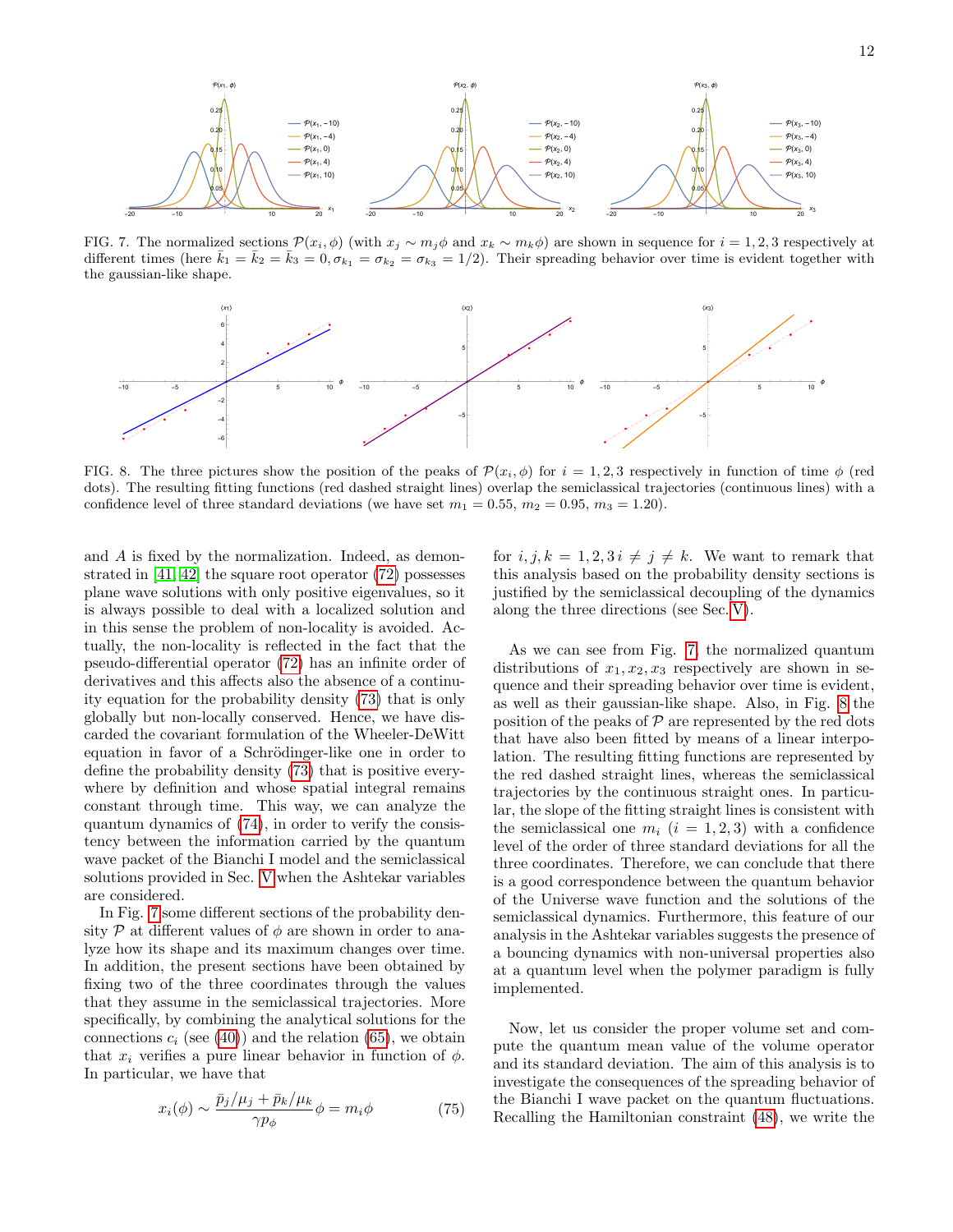

<span id="page-12-2"></span>FIG. 9. The mean value of the volume operator  $\langle \hat{v} \rangle$  as function of  $\phi$  (pink dots), the interpolation function (continuous blue line) and the semiclassical trajectory (dashed gray line). The error bars (pink dashed vertical lines) are centered in the mean values and have a length of  $2\Delta\hat{v}$ . We have set  $\kappa = \gamma = 1, \sigma =$  $4, \bar{k}_1 = 11, \bar{k}_2 = 9, \bar{k}_3 = 10.$ 

Schrödinger-like equation in the volume variables

<span id="page-12-0"></span>
$$
-i\partial_{\phi}\Psi = \sqrt{\hat{\Xi}}\Psi\,,\tag{76}
$$

where  $\hat{\lambda}_{1,2} = -i\partial_{\eta_{1,2}}, \hat{v} = -i\partial_{\eta_3}$  and the ADM-reduced Hamiltonian can be written as

$$
\sqrt{\hat{\Xi}} = \left[ -\frac{1}{2\kappa\gamma^2} \left( \partial_{x_1} \partial_{x_2} + 2\partial_{x_1} \partial_{x_3} + 2\partial_{x_2} \partial_{x_3} + 3\partial_{x_3}^2 \right) \right]^{1/2} \tag{77}
$$

thanks to the substitution  $x_i = \ln \left[ \tan \left( \frac{\mu_i \eta_i}{2} \right) \right] + \bar{x}_i$ . The mean value of the volume operator can be computed as

<span id="page-12-1"></span>
$$
\int_{-\infty}^{+\infty} d\vec{x} \, \Psi^*(\vec{x}, \phi) \hat{v} \Psi(\vec{x}, \phi) \,, \tag{78}
$$

where

$$
\Psi(\vec{x}, \phi) = A \int_{-\infty}^{\infty} dk_3 e^{-\frac{(k_3 - \bar{k}_3)^2}{2\sigma^2}} e^{i(\bar{k}_1 x_1 + \bar{k}_2 x_2 + k_3 x_3)} \times
$$

$$
\times e^{i \sqrt{\frac{1}{2\kappa \gamma^2} |\bar{k}_1 \bar{k}_2 + 2\bar{k}_1 k_3 + 2\bar{k}_2 k_3 + 3k_3^2|} \phi}
$$
(79)

is the Universe wave packet, that is constructed through the superposition of the plane wave solutions of [\(76\)](#page-12-0) by means of a gaussian coefficient on  $k_3$ , and A is fixed by the normalization. Moreover, in order to quantify the consistency between the quantum behavior and the semiclassical one, we have to consider the standard deviation, i.e.

$$
\Delta \hat{v} = \sqrt{\langle \hat{v}^2 \rangle - \langle \hat{v} \rangle^2}.
$$
 (80)

In order to simplify the numerical calculation of the volume mean value, fixed values have been chosen for  $k_1, k_2$ . In other words, we have considered Gaussian distributions for  $k_1, k_2$  so narrow that they can be reasonably approximated with a Dirac delta. In [\(78\)](#page-12-1) we remark that we have used the substitution from  $\eta_3$  to  $x_3$  to write the  $\hat{v}$  operator in the *x*-representation.



<span id="page-12-3"></span>FIG. 10. The standard deviation of the volume operator  $\Delta\hat{v}$ as function of  $\phi$  (purple dots) and the parabolic interpolation function (continuous purple line). We have set  $\kappa = \gamma = 1, \sigma =$  $4, \bar{k}_1 = 11, \bar{k}_2 = 9, \bar{k}_3 = 10.$ 

In Fig. [9](#page-12-2) the dots represent the mean value of  $\langle \hat{v} \rangle$  at fixed times and the continuous line is the resulting interpolation function, that well follows the semiclassical trajectory for the Universe volume [\(58\)](#page-8-5) (dashed line). On the other hand, the spreading phenomenon is evident in the error bars (see Fig. [9\)](#page-12-2). Indeed, as we can see from Fig. [10,](#page-12-3)  $\Delta \hat{v}$  grows with  $\phi$  in a non-linear way. In order to derive the interpolation function, the dots representing the value of  $\Delta \hat{v}$  at fixed times have been fitted, obtaining a quadratic relation with time, i.e.  $\Delta \hat{v} \sim a + b\phi^2$ . This means that the Bianchi I wave packet remains localized only in the neighborhood of  $\phi = 0$ , where the consistency with the semiclassical solution is meaningful. So, referring to Fig. [9](#page-12-2) we can infer that near the critical point there is a good correspondence with the semiclassical solution  $v(\phi)$ , but as  $\phi$  grows the standard deviation becomes so relevant that the comparison with the semiclassical behavior is meaningless. We notice that the highly-localization at the Big Bounce is a result of how the Bianchi I wave packet has been constructed and does not have a physical meaning. Indeed, the Universe wave function can be initially localized at any point of the configurational space, actually also in correspondence of the Bounce. This arbitrariness corresponds to the possibility of admitting the quasi-classical limit near the Bounce, as shown in Fig. [9.](#page-12-2) However, the unlimited growth of  $\Delta \hat{v}$ , i.e. the spreading of the wave packet, questions the possibility to extrapolate the quasi-classical limit at any time. Actually, in Fig. [11](#page-13-1) the behavior of the relative error  $\Delta \hat{v} / \langle \hat{v} \rangle$  shows that the Universe wave packet has a maximum localization at the Bounce, then the quantum fluctuations grows until it is reached a region of minimum localization, after which the relative error decreases. In conclusion, this analysis highlights that, even if the validity of the quasi-classical limit is not prevented in this picture, the semiclassical characterization of the Big Bounce for an anisotropic model (in which the spreading phenomenon is present) does not give a complete picture of the Universe dynamics since the role of the quantum fluctuations can not be neglected.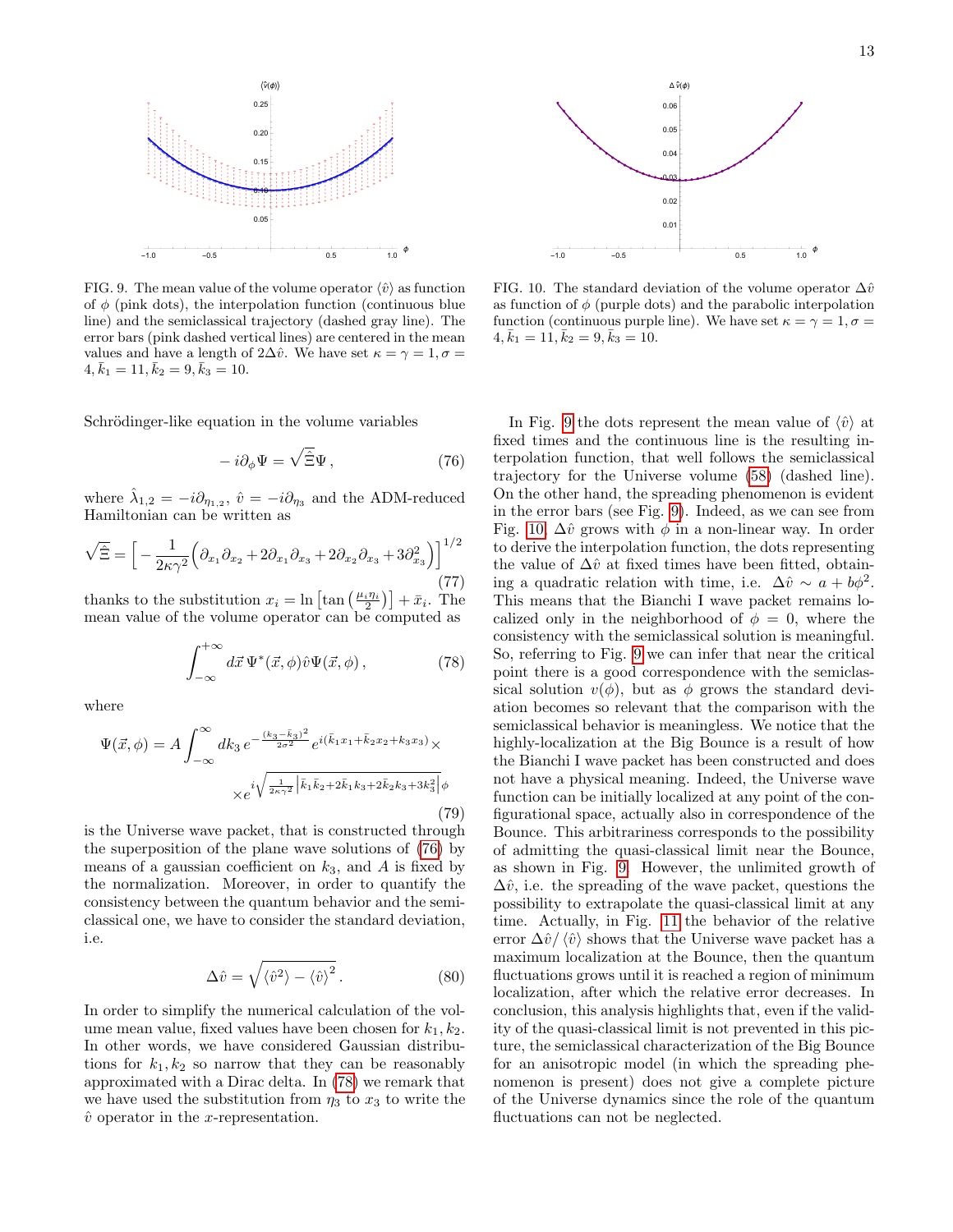

<span id="page-13-1"></span>FIG. 11. The relative error  $\Delta \hat{v} / \langle \hat{v} \rangle$  as function of  $\phi$  (orange dots) and the interpolation function (continuous orange line).

# <span id="page-13-0"></span>IX. CONCLUDING REMARKS

In this paper we analyzed the semiclassical and quantum dynamics of the Bianchi I cosmology in the presence of a massless scalar field as viewed in the polymer paradigm, which is able to introduce a discrete nature in the behavior of the configurational variables. Our study is focused on the comparison between the dynamical features emerging when the natural Ashtekar connections or the volume-like variables are implemented. More specifically, the anisotropic character of the Bianchi I model has allowed us to adopt two different sets of volume-like variables, one [\[20\]](#page-14-12) (see also [\[11,](#page-14-20) [12\]](#page-14-26)) that corresponds to adopting the Universe volume itself (de facto the product of all the three scale factors) and the other [\[21\]](#page-14-13) which consists of a set of three anisotropic volume-like variables. It is important to stress that in the case of an isotropic Universe it would reduce to a unique choice, in particular that one at the ground of the so-called improved LQC Hamiltonian [\[6\]](#page-14-8).

On the semiclassical level, i.e. when we deal with a modified dynamics due to a redefined conjugate momentum, we provided a detailed study in all the three sets of variables. In LQC this analysis is justified by the considerations developed in [\[43–](#page-15-9)[45\]](#page-15-10), so the present polymer analysis is expected to confirm the possibility to have the quasi-classical limit near the Bounce. In the theoretical framework traced above we clarified how the emergence of a universal Bounce in the past Universe evolution (i.e. fixed by fundamental constants and parameters only) is guaranteed only using the Universe volume itself as a configurational coordinate defined on the polymer lattice. This analysis is also supported by the derivation of the exact polymer-modified Friedmann equation for the Bianchi I model in a convenient form. This way, the proper expression of the critical energy density for the anisotropic Universe has been provided, giving a complete picture of the Big Bounce features. In this respect, it is interesting to highlight that choosing anisotropic volume-like variables (i.e. coordinates with the geometrical dimensions of a volume) does not ensure the presence of an intrinsic cut-off, even if they reduce to the Universe volume in the isotropic limit. This issue could have some impact in the attempt to clarify which property of the configurational space is associated to a bouncing cosmology when PQM is applied (for a discussion of this question see [\[13,](#page-14-3) [22\]](#page-14-14)). Similarly, when we adopted the Ashtekar connections (adapted to the Bianchi I model) we demonstrated that the Big Bounce is not a universal feature of the cosmological model, since it depends on the initial conditions on the dynamics. Therefore, if we regard as preferable the use of the Ashtekar connections in accordance with the paradigm of LQG, we can conclude that the polymer quantum dynamics of a Bianchi I model is always associated to a Bounce, but the critical energy density does not take a fixed cut-off value. Moreover, we have also shown that it is possible to recover a dynamical equivalence between the Ashtekar set and the anisotropic volume-like one. In particular, by considering the polymer parameter as depending on the configurational coordinates when performing the canonical change of variables, in the two formulations we obtain the same dynamics of that set in which the polymer parameter is constant. Clearly, the dynamical equivalence should be demonstrated also in the full quantum picture, where it involves the non-trivial implementation of a translational operator depending on the coordinates. However, the intrinsic one-dimensional character of the polymer representation prevents the generalization of the proposal made in the FLRW case [\[13\]](#page-14-3) to a six-dimensional phase space (as that of the Bianchi I model) when the momenta directions are mixed. As a consequence, it is not possible to demonstrate the equivalence between the proper volume formulation and the Ashtekar or the anisotropic volume-like one, not even at a semiclassical level. In this sense, developing a tree-dimensional picture of the polymer formulation would be useful to understand what assumptions make it possible to reproduce a universal bouncing dynamics also in the Ashtekar variables. This would also highlight the strong parallelism between the  $\mu_0$  and  $\bar{\mu}$  schemes of LQC to the polymerization of the Ashtekar and proper volume variables for the Bianchi I model, as demonstrated in the isotropic case in [\[13\]](#page-14-3).

Then, we performed the canonical quantization of the polymer-modified model in the Ashtekar connections paradigm and in the proper volume variables to study the behavior of the Universe wave packet. Actually, by performing an ADM reduction of the variational problem we passed to a Schrödinger-like representation, in order to avoid the issue regarding the sign of the Klein-Gordon probability density that would be emerged in the Wheeler-DeWitt approach (in this respect, see [\[24,](#page-14-16) [25\]](#page-14-17)). Regarding the Ashtekar representation, by following the dynamics of the probability density peak we saw that it has common features with the corresponding semiclassical trajectories and this leads us to claim that also on a quantum level the use of Ashtekar variables provides a bouncing cosmology whose critical energy density depends on the distribution of the quantum numbers characterizing the Universe wave packet. Furthermore, in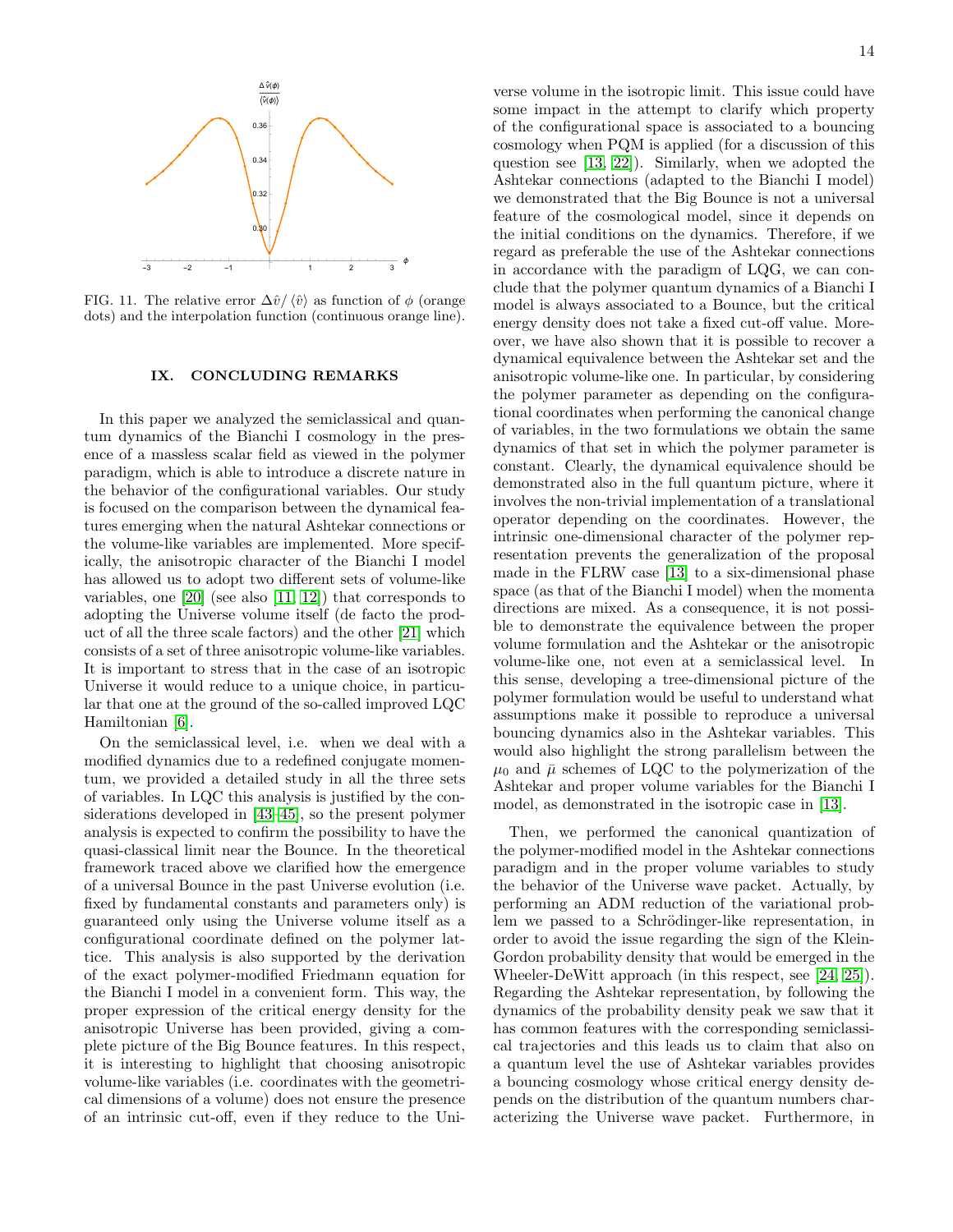the proper volume representation we have computed the quantum mean value of the volume operator, showing the consistency with the semiclassical Universe volume trajectory but also the non-linear behavior of the standard deviation. This result is due to the spreading behavior of the Bianchi I wave packet over time, as shown in the quantum analysis in the Ashtekar variables, differently from what happens in the isotropic case. So, even if the relative error is bounded and the quasi-classical limit is not prevented, the relevance of the quantum fluctuations

- <span id="page-14-0"></span>[1] C. Rovelli and F. Vidotto, Covariant Loop Quantum Gravity: an Elementary Introduction to Quantum Gravity and Spinfoam Theory (Cambridge University Press, 2014).
- <span id="page-14-1"></span>[2] F. Cianfrani, O. M. Lecian, M. Lulli, and G. Montani, Canonical Quantum Gravity (World Scientific, 2014).
- <span id="page-14-2"></span>[3] A. Ashtekar, M. Bojowald, J. Lewandowski, et al., Mathematical Structure of Loop Quantum Cosmology, Advances in Theoretical and Mathematical Physics 7 (2003).
- [4] A. Ashtekar, Gravity and the Quantum, New Journal of Physics 7 (2005).
- <span id="page-14-7"></span>[5] A. Ashtekar, T. Pawlowski, and P. Singh, Quantum nature of the big bang: An analytical and numerical investigation, Physical Review D 73, [10.1103/phys](https://doi.org/10.1103/physrevd.73.124038)[revd.73.124038](https://doi.org/10.1103/physrevd.73.124038) (2006).
- <span id="page-14-8"></span>[6] A. Ashtekar, T. Pawlowski, and P. Singh, Quantum nature of the big bang: Improved dynamics, Physical Review D 74, [10.1103/physrevd.74.084003](https://doi.org/10.1103/physrevd.74.084003) (2006).
- <span id="page-14-6"></span>[7] A. Ashtekar, A. Corichi, and P. Singh, Robustness of key features of Loop Quantum Cosmology, Physical Review D 77, [10.1103/physrevd.77.024046](https://doi.org/10.1103/physrevd.77.024046) (2008).
- <span id="page-14-25"></span>[8] A. Ashtekar and P. Singh, Loop Quantum Cosmology: a Status Report, Classical and Quantum Gravity 28 (2011).
- [9] M. Bojowald, Loop Quantum Cosmology, Living Reviews in Relativity 11 (2008).
- [10] M. Bojowald, Consistent Loop Quantum Cosmology, Classical and Quantum Gravity 26, 075020 (2009).
- <span id="page-14-20"></span>[11] S. Antonini and G. Montani, Singularity-free and nonchaotic inhomogeneous Mixmaster in polymer representation for the volume of the universe, [Physics Letters B](https://doi.org/10.1016/j.physletb.2019.01.050) 790[, 475–483 \(2019\).](https://doi.org/10.1016/j.physletb.2019.01.050)
- <span id="page-14-26"></span>[12] G. Montani, C. Mantero, F. Bombacigno, F. Cianfrani, and G. Barca, Semi-classical and quantum analysis of the isotropic universe in the polymer paradigm, Phys. Rev. D 99 (2019).
- <span id="page-14-3"></span>[13] F. Mandini, G. Barca, E. Giovannetti, and G. Montani, Polymer quantum dynamics of the isotropic Universe by the Ashtekar-Barbero-Immirzi variables: a comparison with LQC (2021), [arXiv:2006.10614 \[gr-qc\].](https://arxiv.org/abs/2006.10614)
- <span id="page-14-4"></span>[14] F. Cianfrani and G. Montani, A critical analysis of the cosmological implementation of Loop Quantum Gravity, [Modern Physics Letters A](https://doi.org/10.1142/s0217732312500320) 27, 1250032 (2012).
- [15] F. Cianfrani and G. Montani, Implications of the gaugefixing Loop Quantum Cosmology, [Phys. Rev. D](https://doi.org/10.1103/PhysRevD.85.024027) 85, [024027 \(2012\).](https://doi.org/10.1103/PhysRevD.85.024027)
- <span id="page-14-5"></span>[16] E. Alesci and F. Cianfrani, A new perspective on cosmol-

makes the semiclassical analysis near the Bounce a qualitative but not completely satisfactory approach in the case of anisotropic cosmological models [\[46\]](#page-15-11).

By concluding, thanks to the relevant role that the Bianchi I model plays in constructing the behavior towards the singularity of a Bianchi IX cosmological model (and hence of a generic inhomogeneous Universe [\[17,](#page-14-9) [47\]](#page-15-12)), we claim that also in more general cosmological models our results suggest the presence of a Big Bounce with the same features traced here, especially when the Ashtekar connections are concerned [\[48\]](#page-15-13).

ogy in Loop Quantum Gravity, [EPL \(Europhysics Let](https://doi.org/10.1209/0295-5075/104/10001)ters) 104[, 10001 \(2013\).](https://doi.org/10.1209/0295-5075/104/10001)

- <span id="page-14-9"></span>[17] G. Montani, Primordial Cosmology (World Scientific, 2011).
- <span id="page-14-10"></span>[18] A. Ashtekar, Polymer geometry at Planck scale and quantum Einstein equations, [International Journal of Modern](https://doi.org/10.1142/s0218271896000400) Physics D 05[, 629–648 \(1996\).](https://doi.org/10.1142/s0218271896000400)
- <span id="page-14-11"></span>[19] J. A. Z. Alejandro Corichi, Tatjana Vukasinac, Polymer Quantum Mechanics and its Continuum Limit, Phys.Rev. (2007).
- <span id="page-14-12"></span>[20] A. Ashtekar and E. Wilson-Ewing, Loop Quantum Cosmology of Bianchi type I models, Physical Review D 79 (2009).
- <span id="page-14-13"></span>[21] L. Szulc, Loop Quantum Cosmology of Diagonal Bianchi type I model: Simplifications and Scaling Problems, Physical Review D 78 (2008).
- <span id="page-14-14"></span>[22] E. Giovannetti and G. Montani, Polymer representation of the Bianchi IX cosmology in the Misner variables, Physical Review D 100, [10.1103/physrevd.100.104058](https://doi.org/10.1103/physrevd.100.104058) (2019).
- <span id="page-14-15"></span>[23] R. Arnowitt, S. Deser, and C. W. Misner, Canonical variables for general relativity, Phys. Rev. 117, 6 (1959).
- <span id="page-14-16"></span>[24] J. Ziprick, J. Gegenberg, and G. Kunstatter, Polymer quantization of a self-gravitating thin shell, Physical Review D 94, [10.1103/physrevd.94.104076](https://doi.org/10.1103/physrevd.94.104076) (2016).
- <span id="page-14-17"></span>[25] B. Rosenstein and L. Horwitz, Probability Current Versus Charge Current of a Relativistic Particle, Journal of Physics A: Mathematical and General 18 (1985).
- <span id="page-14-18"></span>[26] M. Bojowald, Critical evaluation of common claims in loop quantum cosmology, Universe 6[, 36 \(2020\).](https://doi.org/10.3390/universe6030036)
- <span id="page-14-19"></span>[27] C. W. Misner, K. S. Thorne, and J. A. Wheeler, *Gravi*tation (Princeton University Press, 1973).
- <span id="page-14-21"></span>[28] C. Crinò, G. Montani, and G. Pintaudi, Semiclassical and quantum behavior of the Mixmaster model in the polymer approach for the isotropic Misner variable, The European Physical Journal C 78, [10.1140/epjc/s10052-](https://doi.org/10.1140/epjc/s10052-018-6337-4) [018-6337-4](https://doi.org/10.1140/epjc/s10052-018-6337-4) (2018).
- <span id="page-14-22"></span>[29] G. Barca, E. Giovannetti, and G. Montani, An Overview on the Nature of the Bounce in LQC and PQM, [Universe](https://doi.org/10.3390/universe7090327) 7[, 327 \(2021\).](https://doi.org/10.3390/universe7090327)
- <span id="page-14-23"></span>[30] K. Kuchař, Canonical Quantization of Gravity, in Relativity, Astrophysics and Cosmology, edited by W. Israel (Springer Netherlands, Dordrecht, 1973) pp. 237–288.
- <span id="page-14-24"></span>[31] C. J. Isham, Canonical Quantum Gravity and the Problem of Time, in [Integrable Systems, Quantum Groups,](https://doi.org/10.1007/978-94-011-1980-1_6) [and Quantum Field Theories](https://doi.org/10.1007/978-94-011-1980-1_6), edited by L. A. Ibort and M. A. Rodríguez (Springer Netherlands, Dordrecht, 1993) pp. 157–287.